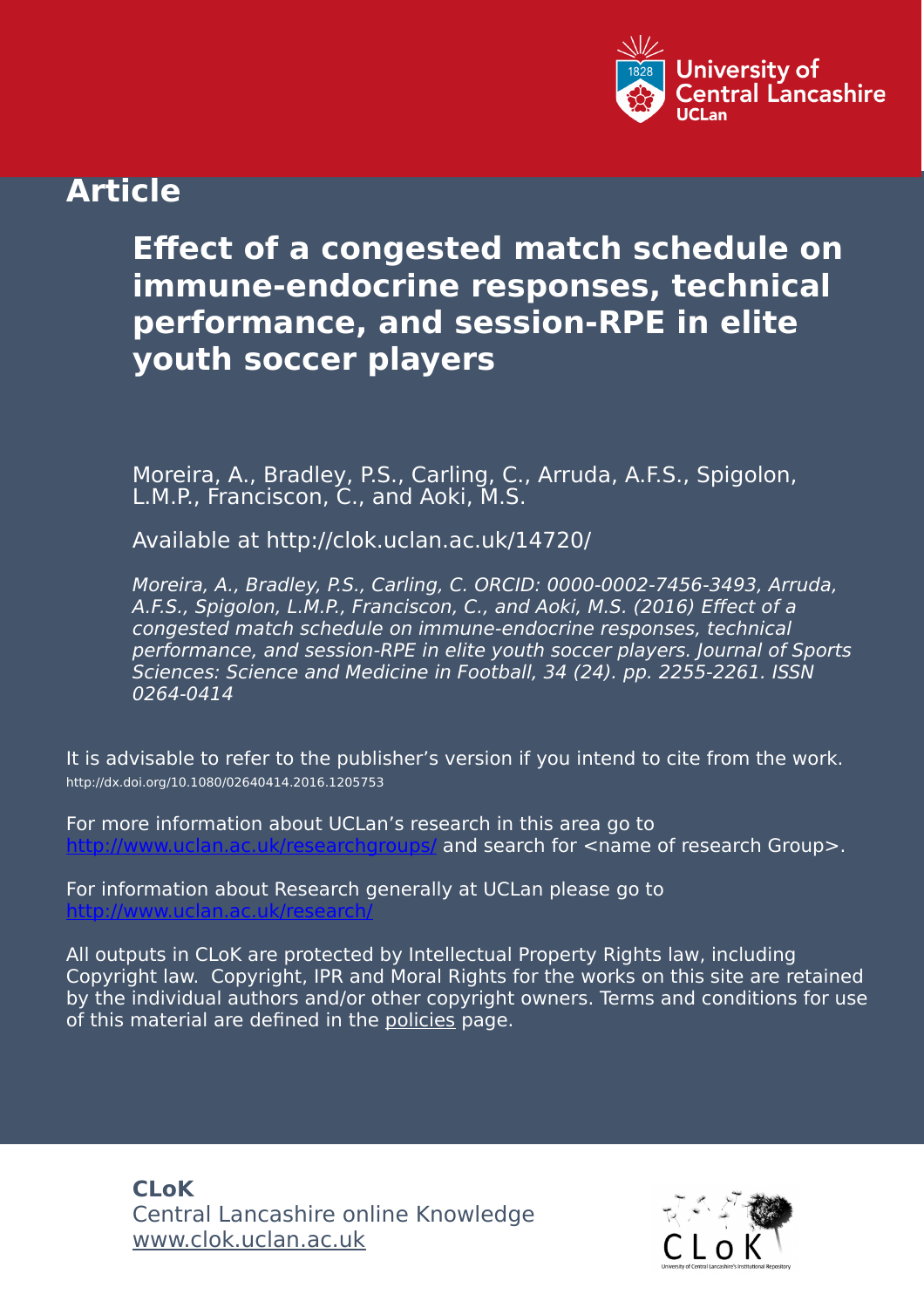This is a pre-proof corrected manuscript, as accepted for publication, of an article published by Taylor & Francis in *Journal of Sports Sciences: Science and Medicine in Football* on 8<sup>th</sup> July, avaliable online: <http://www.tandfonline.com/doi/full/10.1080/02640414.2016.1205753>

## **Effect of a Congested Match Schedule on Immune-Endocrine responses, Technical Performance, and Session-RPE in Elite Youth Soccer Players**

### **Running head: Effect of Match Congestion in Youth Soccer**

Alexandre Moreira<sup>1</sup>, Paul S. Bradley<sup>2</sup>, Chris Carling<sup>3</sup>, Ademir F.S. Arruda<sup>1</sup>, Leandro M.P. Spigolon<sup>4</sup>, Clovis Franciscon<sup>4</sup>, Marcelo S. Aoki<sup>5</sup>,

<sup>1</sup>Department of Sport, School of Physical Education and Sport, University of Sao Paulo, Sao Paulo, Brazil.

<sup>2</sup>School of Sport, Leeds Beckett University, UK.

<sup>3</sup> Institute of Coaching and Performance, University of Central Lancashire, Preston, UK.

<sup>4</sup>Desportivo Brazil, Porto Feliz, Brazil.

<sup>5</sup> School of Arts, Sciences and Humanities, University of Sao Paulo, Sao Paulo, Brazil

Corresponding author

Dr Alexandre Moreira School of Physical Education and Sport, University of Sao Paulo, Sao Paulo, Brazil. Av. Prof. Mello Moraes, 65, Cidade Universitária, São Paulo, Brazil. Zip Code 05508-030. E-mail: alemoreira@usp.br Telephone: +55-11-30918789 Fax: +55-11-38135091

Key-words: football; testosterone; cortisol; saliva; Immunoglobulin A.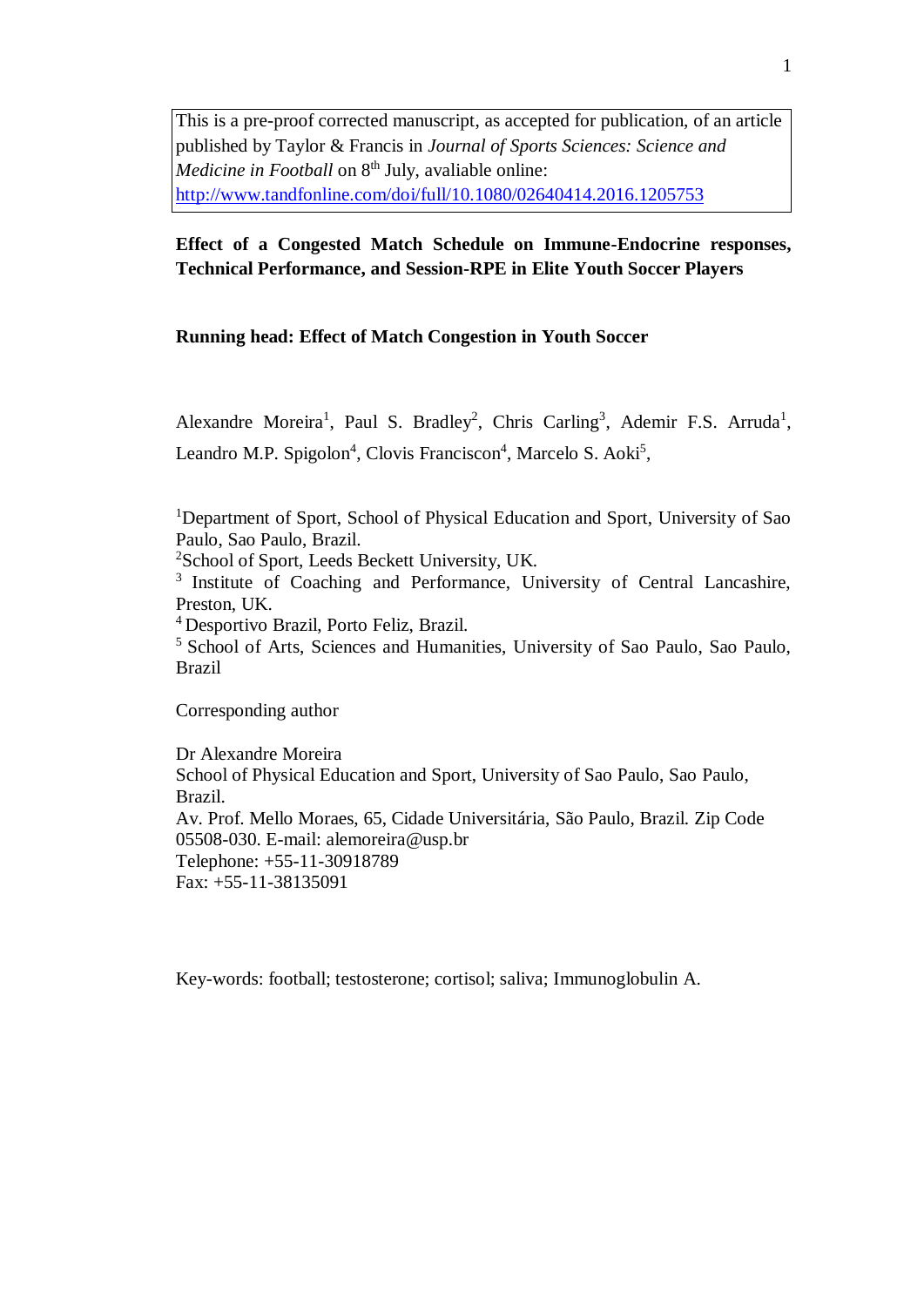This study investigated the effects of a congested match schedule (7 matches played in 7 days) on steroid hormone concentrations, mucosal immunity, session rating of perceived exertion (S-RPE) and technical performance in 16 elite youth soccer players (14.8  $\pm$  0.4 yr; 170.6  $\pm$  9.4 cm; 64.9  $\pm$  7 kg). No change was observed for salivary cortisol concentration across multiple matches  $(p=0.33)$ ; Effect size  $[ES]=0.13-0.48$ . In contrast, there was a decrease in salivary testosterone and IgA concentrations ( $SlgA$ ) from the 1<sup>st</sup> compared to the last timepoint  $(p=0.01$  and  $0.001$ ,  $ES=0.42$  and  $0.67$ , respectively). The SIgA concentration varied across time points  $(p<0.001)$  with the highest value observed at the  $3<sup>rd</sup>$  time-point (rest-day) ( $3<sup>rd</sup>$  versus all time-point; ES=0.47-0.73). No changes were observed for S-RPE across matches ( $p > 0.05$ ). A higher number of tackles and interceptions were observed during the  $4<sup>th</sup>$  match vs. 1<sup>st</sup> and 7<sup>th</sup> matches ( $p<0.001$ ; ES=2.25 and 1.90, respectively). The present data demonstrate that accumulated fatigue related to participation in a congested match schedule might induce a decrease in testosterone concentration in youth players' and negatively affect their mucosal immunity and capacity to perform certain technical actions.

Key-words: football; competition; testosterone; cortisol; saliva; Immunoglobulin A.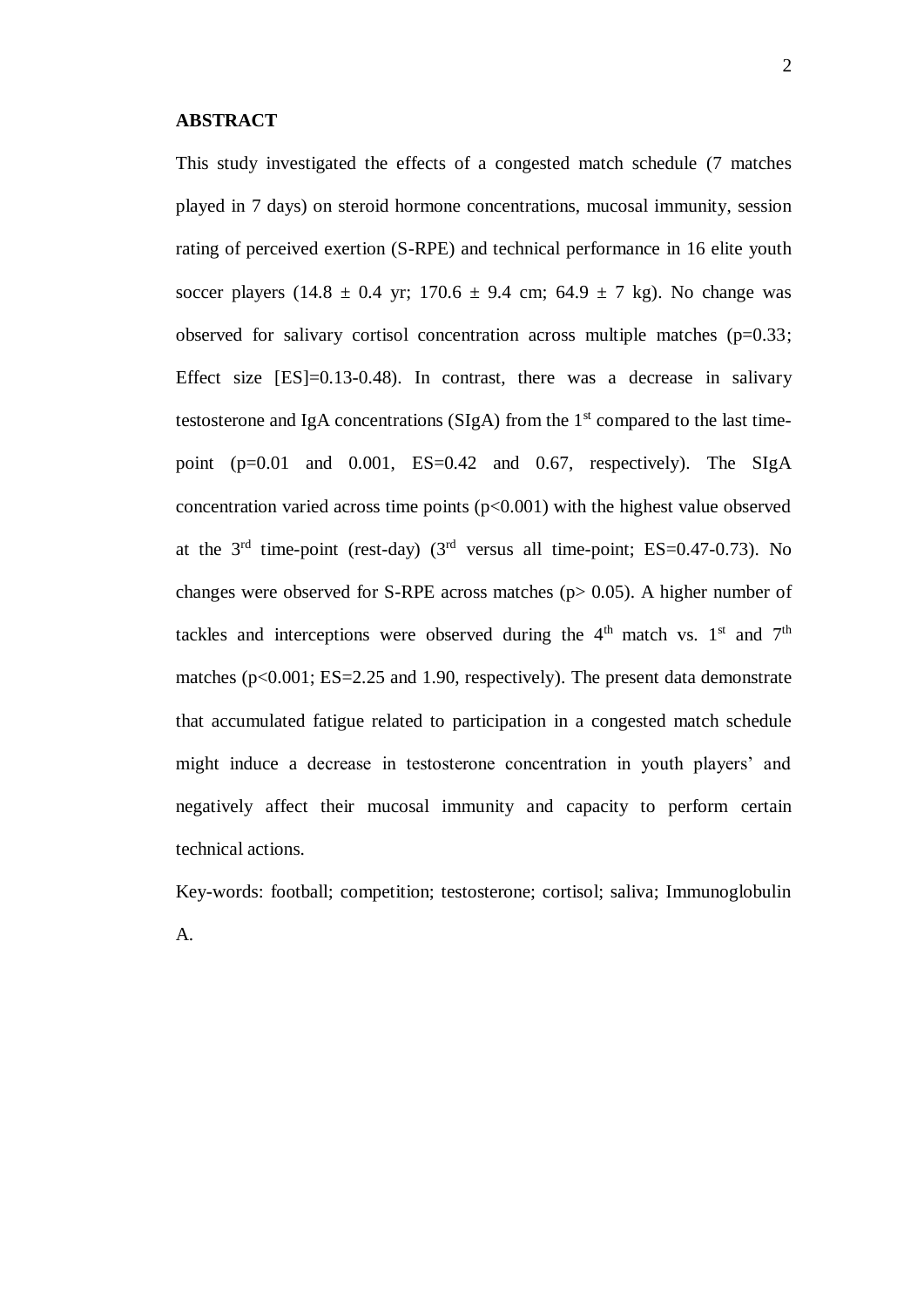#### **INTRODUCTION**

There is a growing body of literature on the effect of congested match schedules on physical and physiological performance in elite senior soccer players (Dellal et al., 2013; Dupont et al., 2010; Odetoyinbo, Wooster, & Lane, 2009). However, official youth tournaments in which elite young soccer players participate can also involve congested schedules (Arruda et al., 2015; Buchheit, Horobeanu, Mendez-Villanueva, Simpson, & Bourdon, 2011; Rowsell, Coutts, Reaburn, & Hill-Haas, 2011). While these studies have shown that running activity can be affected due to match congestion, relatively little is known about the potential effect of playing successive matches in a short period on technical performance metrics in youth populations.

This knowledge is important as it have been reported that physical fatigue represented by a reduction in running activity can affect skill-related performance in soccer match-play (Rampinini, Impellizzeri, Castagna, Coutts, & Wisløff, 2009). Indeed, Stone and Oliver (2009) suggested that resistance to fatigue plays a role in the effectiveness of players' ability to maintain optimal performance and perform precise movements during match play. Rampinini et al. (2009) reported a decline in technical and physical performance when comparing first and second halves of play in elite senior players. In contrast, Carling and Dupont (2011) demonstrated that neither physical nor skill-related performance was affected across three consecutive games within a period of  $\leq$ 7 days in an elite senior soccer team. Research is warranted to examine physical and technical performance metrics in elite youth soccer populations.

Similarly, the effects of a very congested match schedule on neuroimmune-endocrine responses of youth players are still relatively unclear. Findings from previous studies suggest that successive matches and periods of increased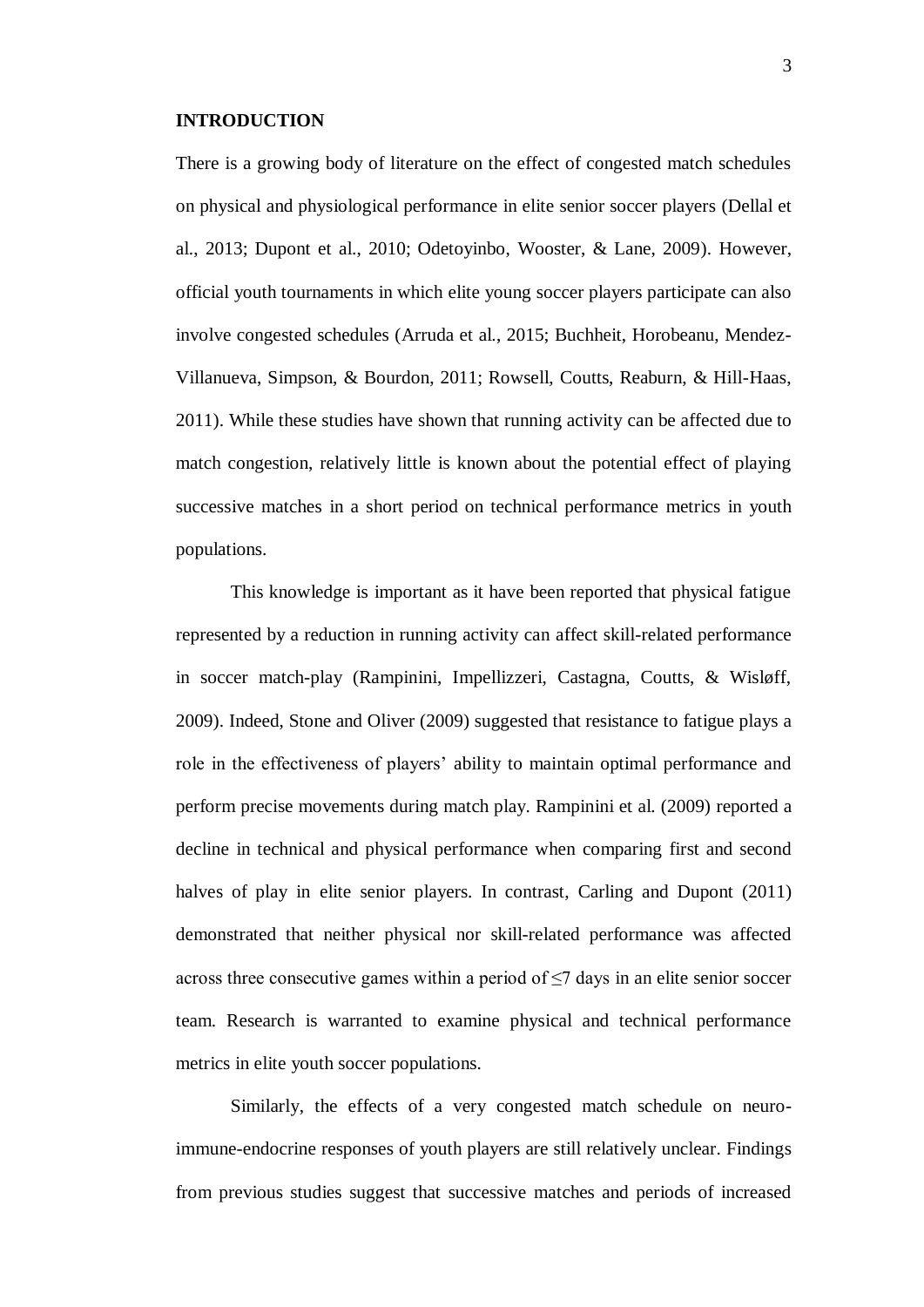training load may affect psycho-physiological responses in youth players. Rowsell et al. (2009) demonstrated increased concentrations of muscle damage markers (creatine kinase and lactate dehydrogenase) in male junior players completing four competitive matches in 4 days with ~24 h between matches. Freitas et al. (2014) provided evidence that intensive periods of training may lead to an increase in salivary cortisol concentration but not stress tolerance in elite youth soccer players. In addition, Mortatti et al. (2012) reported that a decrement in mucosal immunity, as measured by salivary IgA concentration, can lead to a greater incidence of upper respiratory tract illness (URTI) in elite Under 19 soccer players monitored in a series of 7 matches in 20 days.

Given the importance of extending current knowledge in elite soccer regarding the impact of successive matches played in a short time interval using a more holistic and integrated approach (Carling et al., 2015), the aim of this study was to analyse the effects of a congested match schedule on steroid hormones concentrations (salivary testosterone and cortisol), mucosal immunity, technical performance parameters, and session rating of perceived exertion (S-RPE) in elite Under-15 players during a major national tournament. It was hypothesized that successive matches played in a short time interval would negatively affect technical performance, and simultaneously lead to negative changes in neuroimmune-endocrine parameters.

#### **METHODS**

#### *Participants*

Eighteen elite Under-15 Brazilian soccer players initially volunteered to participate in this study. Of these, 16 outfield players participated in matches and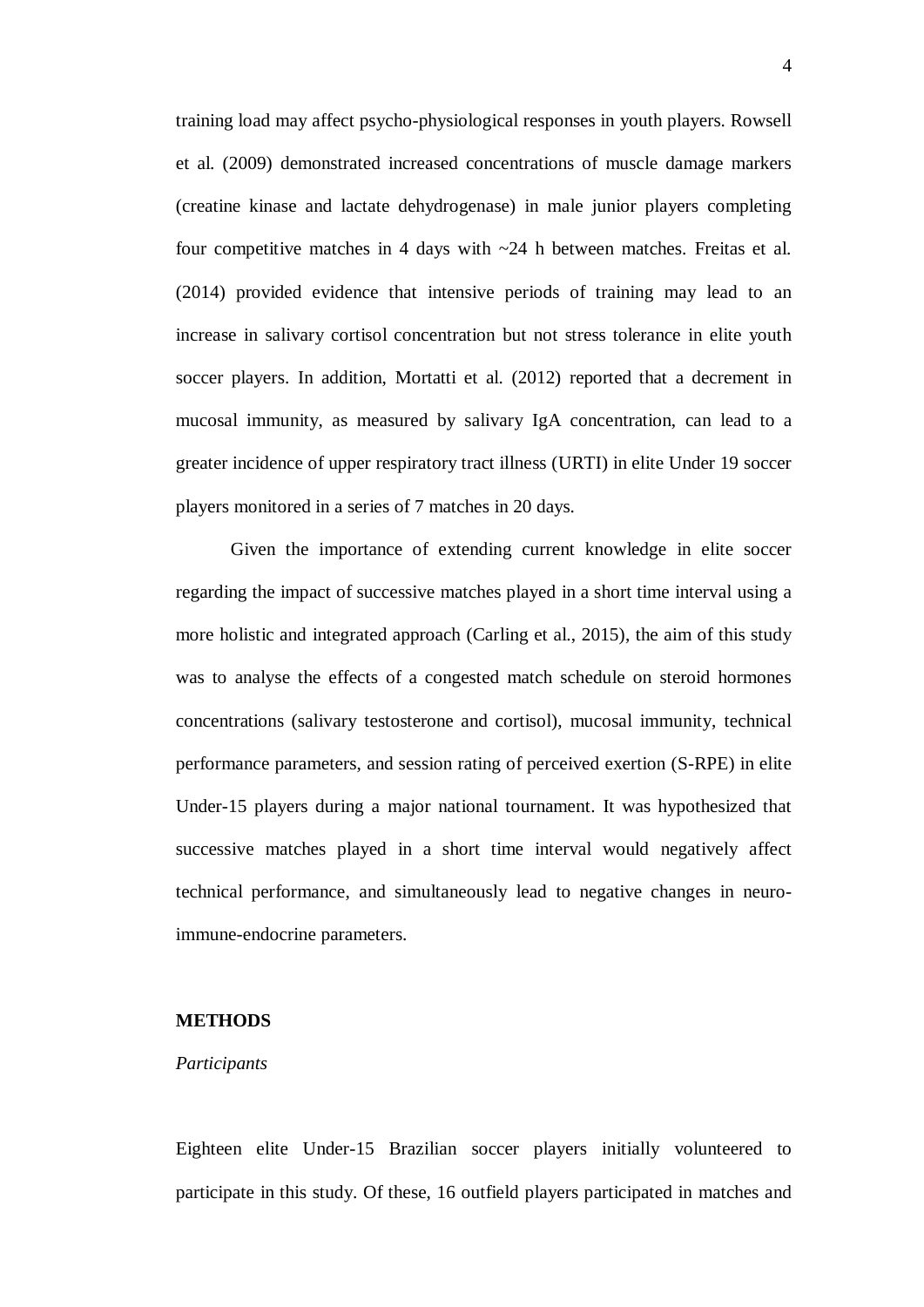were thus considered for further analysis (age  $14.8 \pm 0.4$  yr;  $1.5 \pm 0.7$  yr from peak height velocity; height  $170.6 \pm 9.4$  cm and body mass  $64.9 \pm 7$  kg). Players typically participated in  $\sim$ 15 h of training per week (5-8 soccer training sessions, 3-4 strength training sessions, 1-2 conditioning sessions) and a single match. Informed consent was obtained from each player and their parents or guardians and the study was approved by the appropriate institutional ethics committee. All players underwent a thorough medical assessment to verify their health status prior to participation and were free from illness or injury at the time of this study.

#### *Procedures*

Player performances in a reference team were monitored during an annual national tournament in which seven matches were played in seven days during the second week of May. The first two matches were played on the first day of the competition (two halves of 20 min interspersed by 10 min rest). The  $1<sup>st</sup>$  match of the day was played at 9:00 am and the  $2<sup>nd</sup>$  at 3:00 pm. The  $3<sup>rd</sup>$  and  $4<sup>th</sup>$  matches were played on the second day and the  $5<sup>th</sup>$  and  $6<sup>th</sup>$  matches of the tournament were played on the sixth day of the week, after a 3 day lay-off. On the final day of the tournament, there was only one match, played at  $9:00$  am. The mean  $(\pm SD)$ temperature and humidity during the tournament were,  $20^{\circ}$ C ( $\pm$ 4) and 77% ( $\pm$ 5), respectively. The reference team won matches 1-4, drew matches 5 and 6 and lost match 7 (Table 1). No post-match recovery strategies were implemented during this study period. Saliva samples were collected on mornings in a fasted state (no food 6-7 hr before sampling) on each match day. Players were woken up approximately 15 min prior to sampling. Saliva sampling was also undertaken on day 3 (without match) at the same time of day (fasted state). Session rating of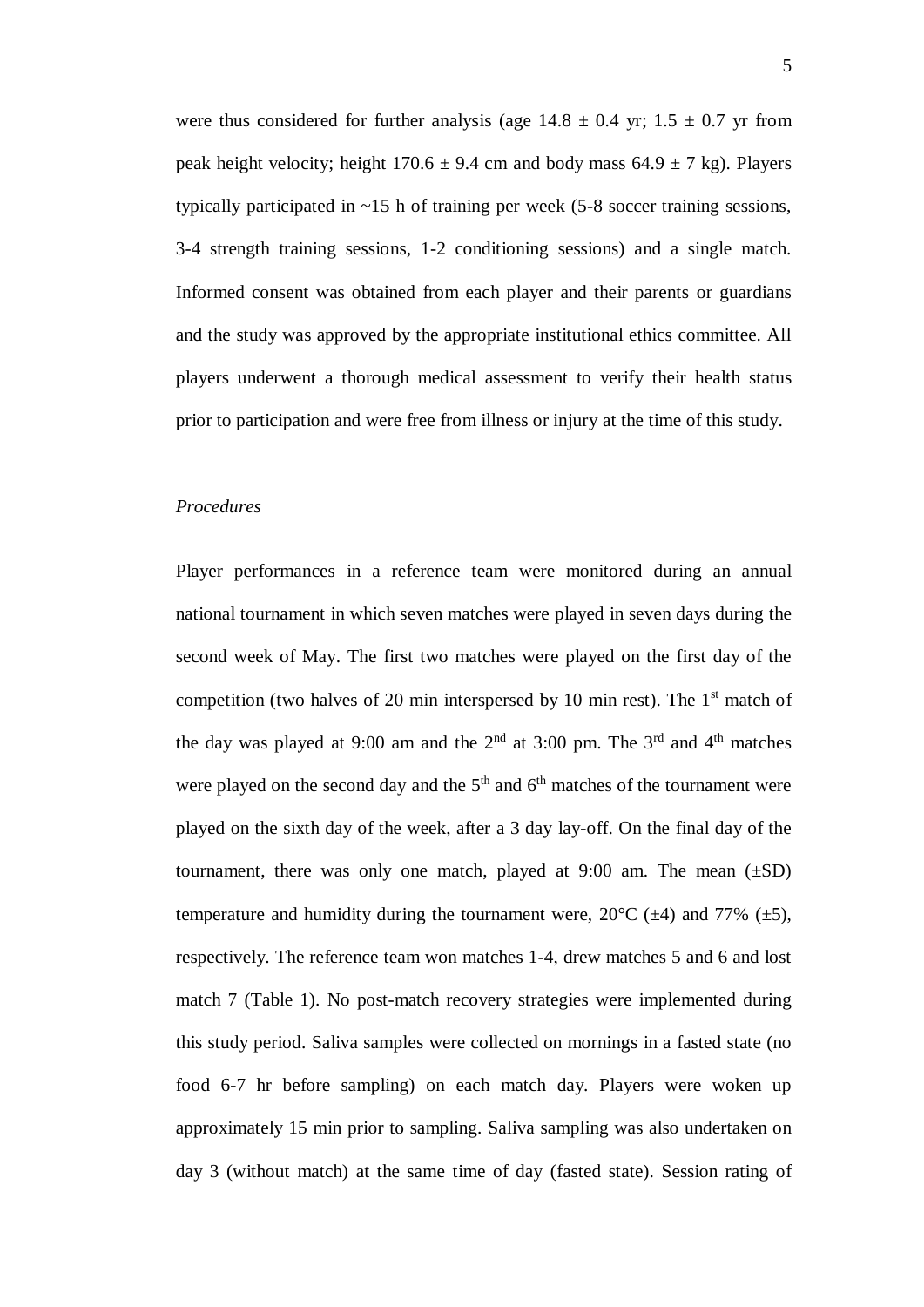perceived exertion (S-RPE) was used to quantify the perceived intensity of each match (Foster, 1998). All players were familiar with these procedures.

#### **\*\*\*INSERT TABLE 1 NEAR HERE\*\*\***

#### *Video Analysis and Technical Performance*

Video recordings were collected using two cameras (Panasonic, 60Hz frequency acquisition). One was located 15 m above and to one side of the long axis of the pitch, and the other was placed 5 m to one side of the pitch to facilitate the player's identification. SportsCode GameBreaker Plus 10 software (Sportstec, Sydney, Australia) was used to code match performance. The inter- and intrareliability was found to be excellent when analyzing two trials for each match using two experienced analysts. The Kappa values for the analysed variables ranged between 0.90-0.98 (intra-observer) to 0.82-0.91 (inter-observers). The technical events were chosen to fall in line with those used in previous research literature (Rampinini et al., 2009; Waldron & Worsfold, 2010) and included attacking and defending variables. The frequencies of the following technical actions were recorded for the reference team as a whole and each respective opponent:

- Involvements with the ball: all situations where the player was in contact with the ball.
- Goal attempts: number of attempts to score a goal.
- Total passes: number of short and long foot passes performed by a player.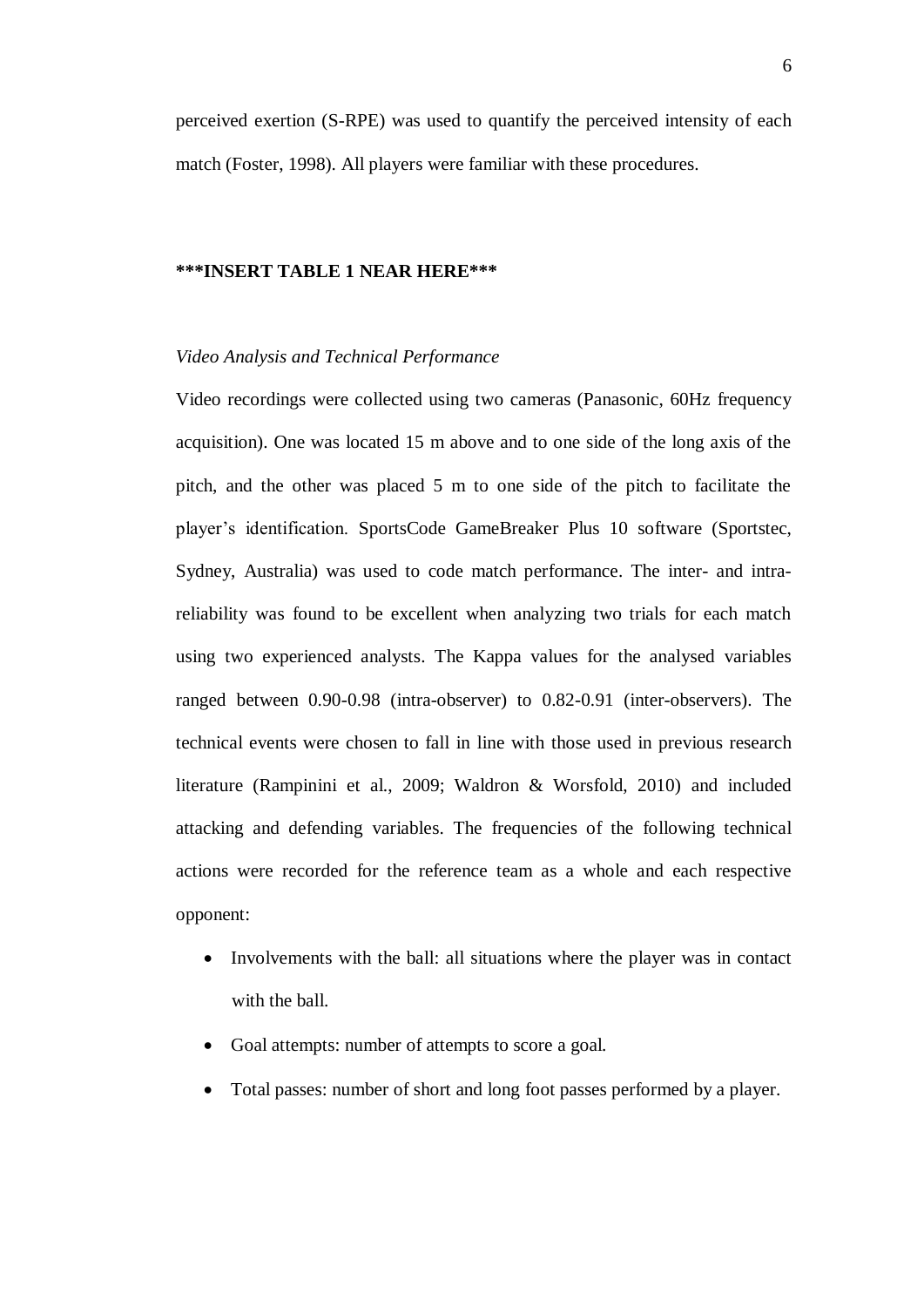- Successful (completed) passes: number of short and/or long passes performed by a player and successfully received by another player of his own team.
- Total headers: number of times where a player touched the ball with his head.
- Tackles and interceptions: number of situations where a player contested the ball with an opponent player irrespective of whether these situations involved or not clear physical contact between players.
- Total involvements: sum of all assessed technical actions.

Attacking variables included: involvements with the ball, goal attempts, passes (total passes and successful [completed] passes); defending variables included: tackles and interceptions made. Headers were included but not classified according to whether these were attacking or defending actions. Descriptive data for the assessed team as a whole (total number of team technical actions) and its opponents are presented.

#### *Saliva Collection and Analysis*

All players remained in a seated position, with eyes open, head tilted slightly forward, and making minimal orofacial movement during saliva collection. Unstimulated saliva was collected in a preweighed sterile 15 mL centrifuge tube over 5 min and stored at −80°C until assayed. The tubes were re-weighed before analysis, so that saliva volume could be estimated with saliva density assumed to be 1.00 g⋅mL<sup>-1</sup>. Salivary flow rate was determined by dividing the volume of saliva collected by the duration of the sampling period. After thawing and centrifugation (10,000 g for 10 min at  $4^{\circ}$ C), the samples were tested for cortisol,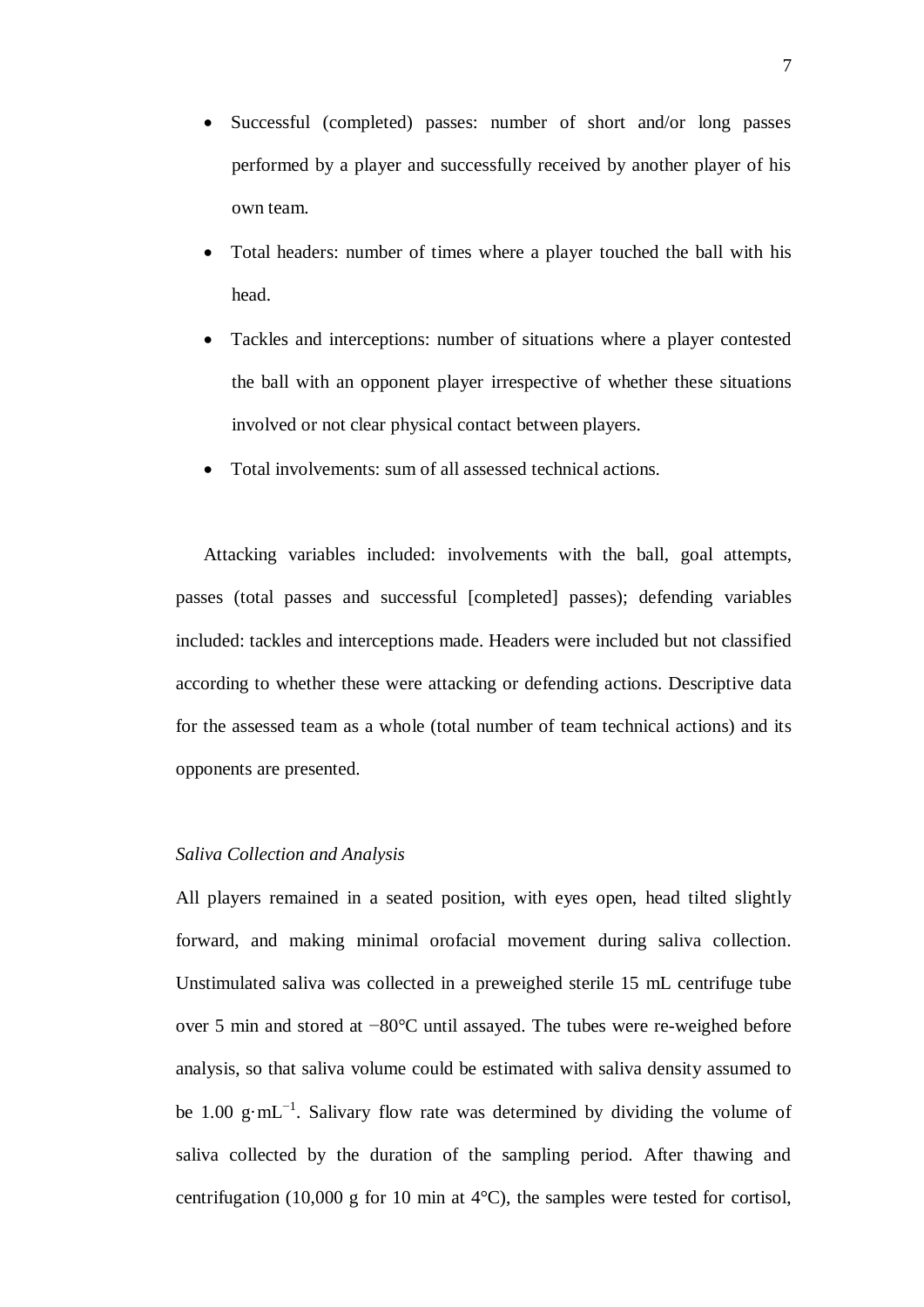testosterone and salivary IgA (SIgA) concentrations in duplicate using enzymelinked immunosorbent assays (ELISA, Salimetrics™) in accordance with standard procedures (Freitas et al., 2014; Moreira et al., 2013; Mortatti et al., 2012). The SIgA secretion rate (SIgArate - micrograms per minute) was calculated by multiplying the absolute  $\text{SigA}_{\text{abs}}$  by salivary flow rate (milliliters per minute), in accordance with the procedure adopted by Mortatti et al. (2012). The mean intraassay coefficient of variation for cortisol, testosterone, and SIgA concentrations was 3.9, 4.5, and 5.6%, respectively.

#### *Match Intensity*

In order to quantify match intensity, the S-RPE was assessed after each match (Foster, 1998). Each player rated the match intensity using the CR-10 sliding scale 30 min post-match. This method has been shown to be a valid method for monitoring load in young players (Freitas et al., 2014; Mortatti et al., 2012).

#### *Statistical analyses*

Data were analyzed using statistical software (version 12.0, StatSoft). Data normality was assessed by the Shapiro-Wilk's test and homoscedasticity by Levene's test. The technical performance data were not normally distributed and therefore the Friedman test was used to detect differences between matches. A Wilcoxon test with a Bonferroni adjustment was used to verify differences. The Friedman test was also used to compare S-RPE across the 7 matches. ANOVAs with repeated measures were used to compare cortisol, testosterone, and SIgA concentrations (absolute concentration and SIgA rate) in a fasted state across matches and the day without match  $(3<sup>rd</sup>$  day of the study). Fisher's LDS post hoc test was used when a significance was observed. Statistical significance was set at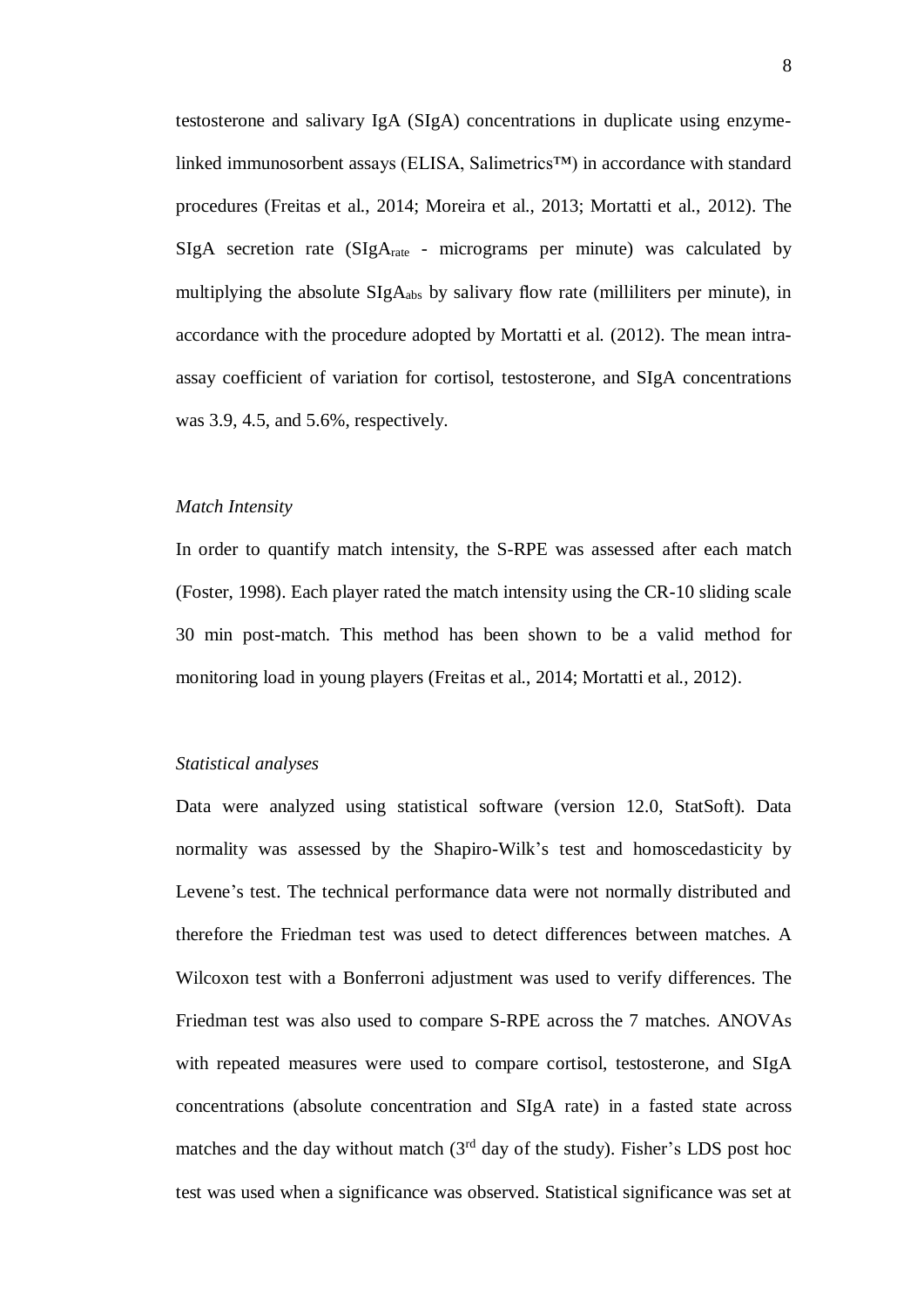p≤0.05. Effect size (ES) values of 0.20–0.49, 0.50–0.79, and ≥0.8 were considered to represent small, medium, and large differences between values respectively (Cohen, 1988).

#### **RESULTS**

Figure 1 illustrates resting and fasted salivary measures across the investigation period. No change was observed for salivary cortisol concentration across multiple matches  $(F = 1.17; p=0.33; ES = 0.13-0.48$  [trivial to small]; Figure 1A). However, there was a significant change in testosterone concentration across the investigated period ( $F = 2.97$ ; p=0.02). Post hoc tests showed a decrease on the 3<sup>rd</sup> compared to the 1<sup>st</sup> collection time-point ( $p= 0.007$ ; ES = 0.47[small]); an increase in testosterone concentration from the  $3<sup>rd</sup>$  to the 4<sup>th</sup> collection time-point (p = 0.003; ES=0.36 [small]; Figure 1B); and a decrease in concentration when comparing the first with the last time-point ( $p = 0.01$ ; ES = 0.42 [small]; Figure 1B). A significant change in SIgA concentration was also observed across timepoints  $(F = 4.21; p=0.004)$ . A decrease in SIgA concentration was reported between the first and last time-point ( $p < 0.001$ ; ES = 0.67 [medium]; Figure 1C). The SIgA concentration at the  $3<sup>rd</sup>$  time-point (without matches) was different (higher value) compared to all other time-points except the first time-point. In addition, SIgA concentration was higher on the day without matches in comparison to all other time-points ( $p < 0.001$  for all time-point comparisons; ES  $= 0.47$ [small], 0.48[small], 0.73 [medium], for 3<sup>rd</sup> vs 2<sup>nd</sup>, 3<sup>rd</sup> vs. 4<sup>th</sup> and 3<sup>rd</sup> vs 5<sup>th</sup>, respectively). No difference was evident for SIgA rate (F = 0.64;  $p = 0.63$ ; ES=0.03-0.37[trivial-small]; Figure 1D) or saliva flow rate in a fasted state ( $F =$ 0.85;  $p = 0.50$ ; ES=0.03-0.10[trivial]). No change was observed for S-RPE across the experimental period ( $\chi^2 = 10.83$ ; p=0.09). The mean and SD for S-RPE values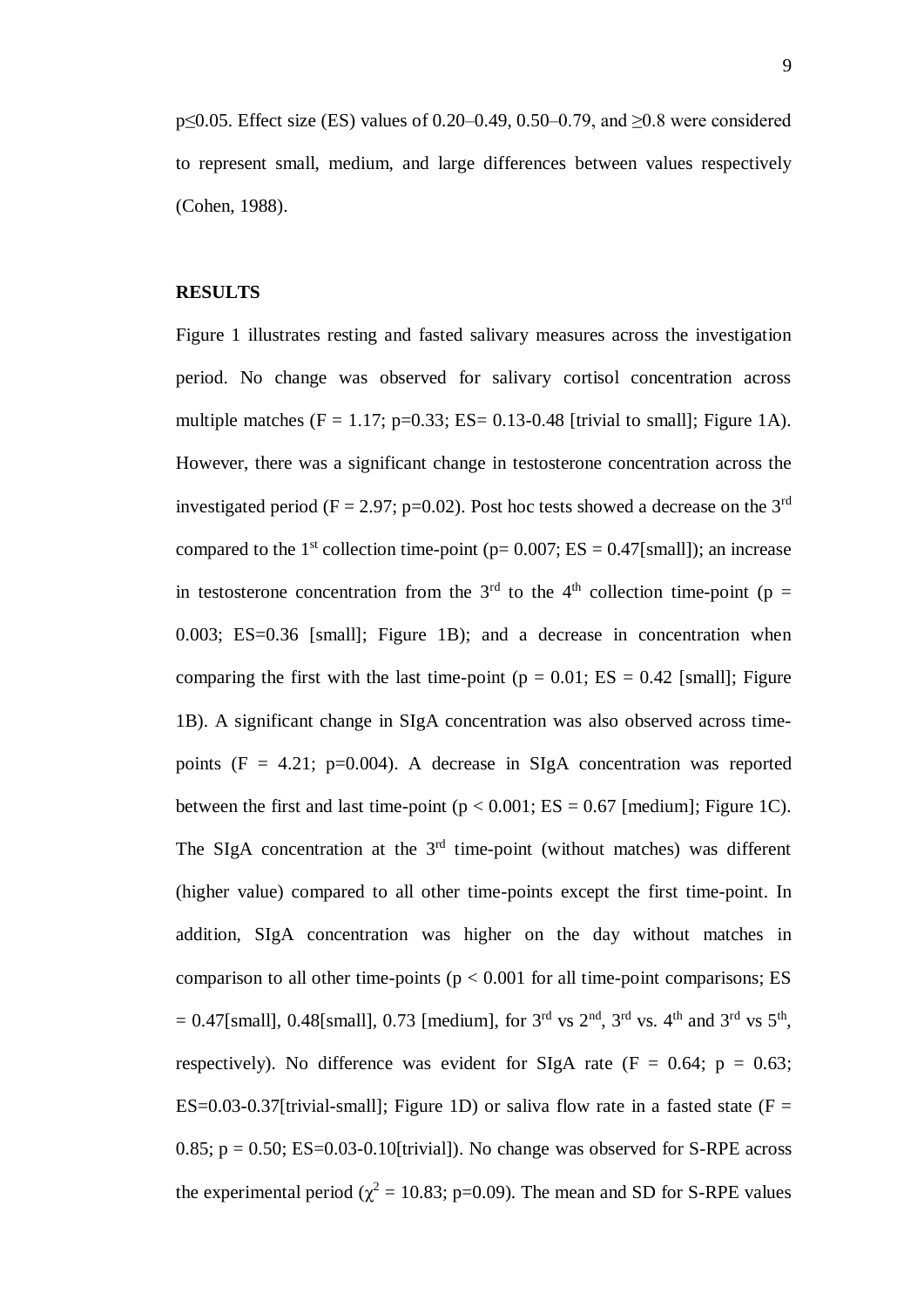across the matches were:  $7.7 \pm 0.4$ ,  $7.7 \pm 0.6$ ,  $7.1 \pm 1.2$ ,  $8.2 \pm 0.7$ ,  $7.2 \pm 1.3$ ,  $8.0 \pm 1.3$ 0.8,  $7.7 \pm 0.8$ , for matches 1, 2, 3, 4, 5, 6, and 7, respectively.

#### **\*\*\*INSERT FIGURE 1 NEAR HERE\*\*\***

Technical performance data are presented in figure 2 and table 2. Figure 2 shows the defending variables which were the only technical parameters that changed over the 7 played matches. A significant change in total tackles and interceptions was observed ( $\chi^2$  = 17.24; p=0.008). A higher value for tackles and interceptions during the  $4<sup>th</sup>$  match (second match played on the second day of the competition) was observed compared to the  $1<sup>st</sup>$  (13.1  $\pm$  4.8 vs 4.2  $\pm$  3.1; ES = 2.25 [large]) and  $7<sup>th</sup>$  matches (vs 5.6  $\pm$  2.8; ES = 1.90 [large]). Moreover, successful tackles and interceptions also changed during the congested match schedule ( $\chi^2 = 12.47$ ; p=0.05). Successful tackles and interceptions were decreased when comparing values for the 4<sup>th</sup> vs. the 7<sup>th</sup> match (5.0  $\pm$  2.7 vs 1.0  $\pm$  1.5; ES = 1.90 [large]) and between the  $5<sup>th</sup>$  (4.0  $\pm$  2.2) and the 7<sup>th</sup> matches (ES = 0.41[trivial]). No change was observed for any other technical performance parameters (p>0.05). Table 2 shows the total teams occurrence of technical performance parameters over the 7 assessed matches. A higher number of total tackles and interceptions for the 3<sup>rd</sup> and 4<sup>th</sup> matches compared to all other matches was observed. The opponent team was the same (same players in the team) for the  $3<sup>rd</sup>$  and last match (please see Table 1). During the former this team performed 163 tackles and interceptions against the reference team (vs 108), while 75 tackles and interceptions (vs 71) were performed during the final match.

#### **\*\*\*INSERT FIGURE 2 NEAR HERE\*\*\***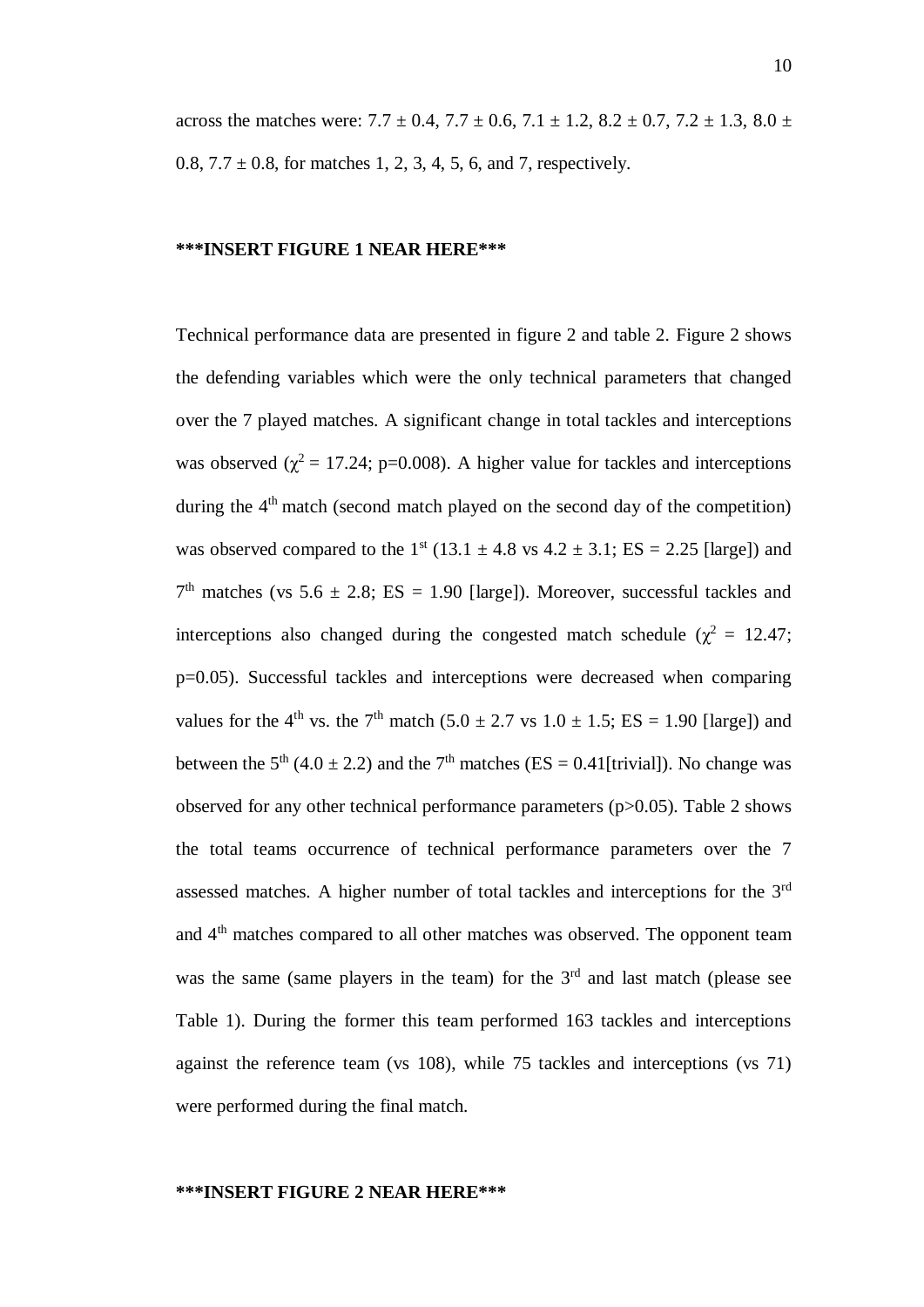#### **\*\*\*INSERT TABLE 2 NEAR HERE\*\*\***

#### **DISCUSSION**

The aim of this study was to analyze the effects of a congested fixture schedule on steroid hormone concentrations, mucosal immunity, S-RPE and technical match performance parameters in Under-15 players during a major national tournament. No changes in salivary cortisol concentration were observed over the congested match schedule; however, there was a significant decrease in the salivary concentration of testosterone (small ES) and SIgA (moderate ES) from the beginning to the end of the competition. Despite changes in resting testosterone and SIgA, there was no observed change in the session-RPE score across matches. Regarding technical performance data, defensive performance changed across the competition but attacking performance was unaffected.

The observed resting salivary cortisol response in the present study is in agreement with Mortatti et al. (2012). The authors investigated the subsequent impact of a competition and training period (7 matches over a 20-day period) on resting hormonal and immune parameters in young players from a reference team. The authors reported no alteration in salivary cortisol concentration, despite a progressive increment in internal training load. Given the present results and those reported by Mortatti et al. (2012) it could be suggested that both a short-congested period (7 matches in 7 days with short match halves duration) and a longer (7 matches in 20 days with long match halves duration) did not affect significantly the HPA axis responses of youth soccer players, at least, considering their resting cortisol values. The absence of a significant change in resting cortisol during the present match schedule in youth players might suggest that this congested period of matches does not represent a higher physiological stimulus than the habitual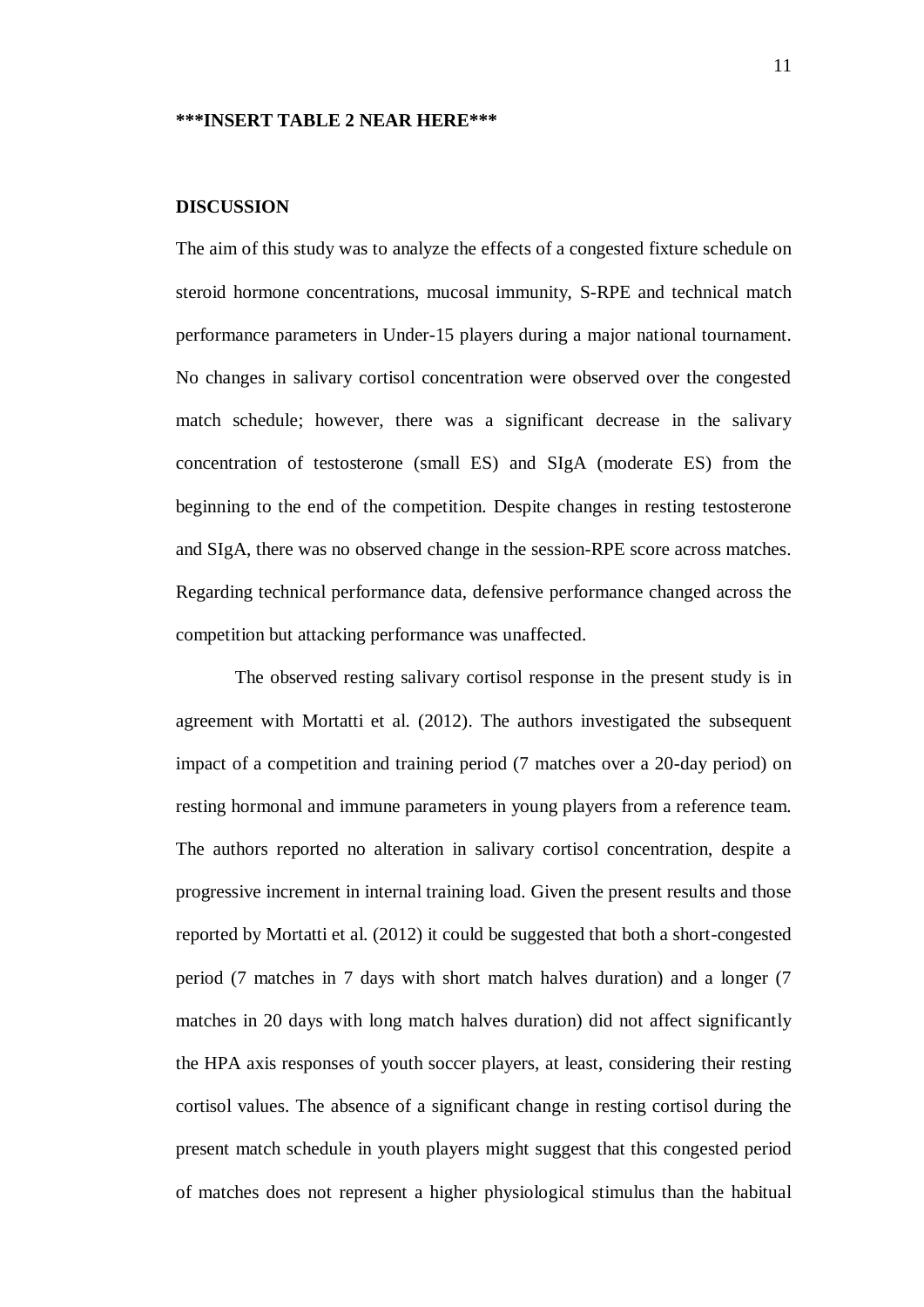training schedule of these players. In addition, the absence of changes in resting salivary cortisol maybe, at least in part, attributed to the high-fitness level of the assessed players and to their habitual high daily and weekly-volume training schedule.

Nevertheless, the cortisol response to the congested match schedule should be viewed with caution. In the present study only resting salivary concentration was examined. Some authors have proposed that the examination of exercise induced hormonal responses rather than resting level of hormones may offer a better scenario when regarding hormonal changes, for example during training or even during states of non-functional overreaching and syndrome of overtraining (Hough et al., 2013; Meeusen et al., 2004; 2010). However, it is reasonable to suggest that the practical usefulness of using this approach to assess hormonal changes during a fixture congested match study may be limited.

In contrast to cortisol responses, a significant change in testosterone concentration was observed notably on the  $3<sup>rd</sup>$  day of collection (morning of the day without match) compared to the  $1<sup>st</sup>$  and the  $4<sup>th</sup>$  collection day. A decrease in testosterone concentration has previously been reported after different types of exercise, lasting for hours to days (Peñailillo, Maya, Niño, Torres, & Zbinden-Foncea, 2015; Urhausen and Kindermann, 1987). Peñailillo et al. (2015) for example, compared changes in testosterone concentration from pre- to post-match (5-10 min after match), and demonstrated that salivary testosterone decreased by ~30% after a soccer match in elite soccer players. The authors also reported that players who showed smaller decreases in testosterone level had covered more distance and illustrated less pronounced alterations to their immune function. While the mechanisms underlying such decrements are beyond the scope of the present investigation, previous observations have nevertheless suggested potential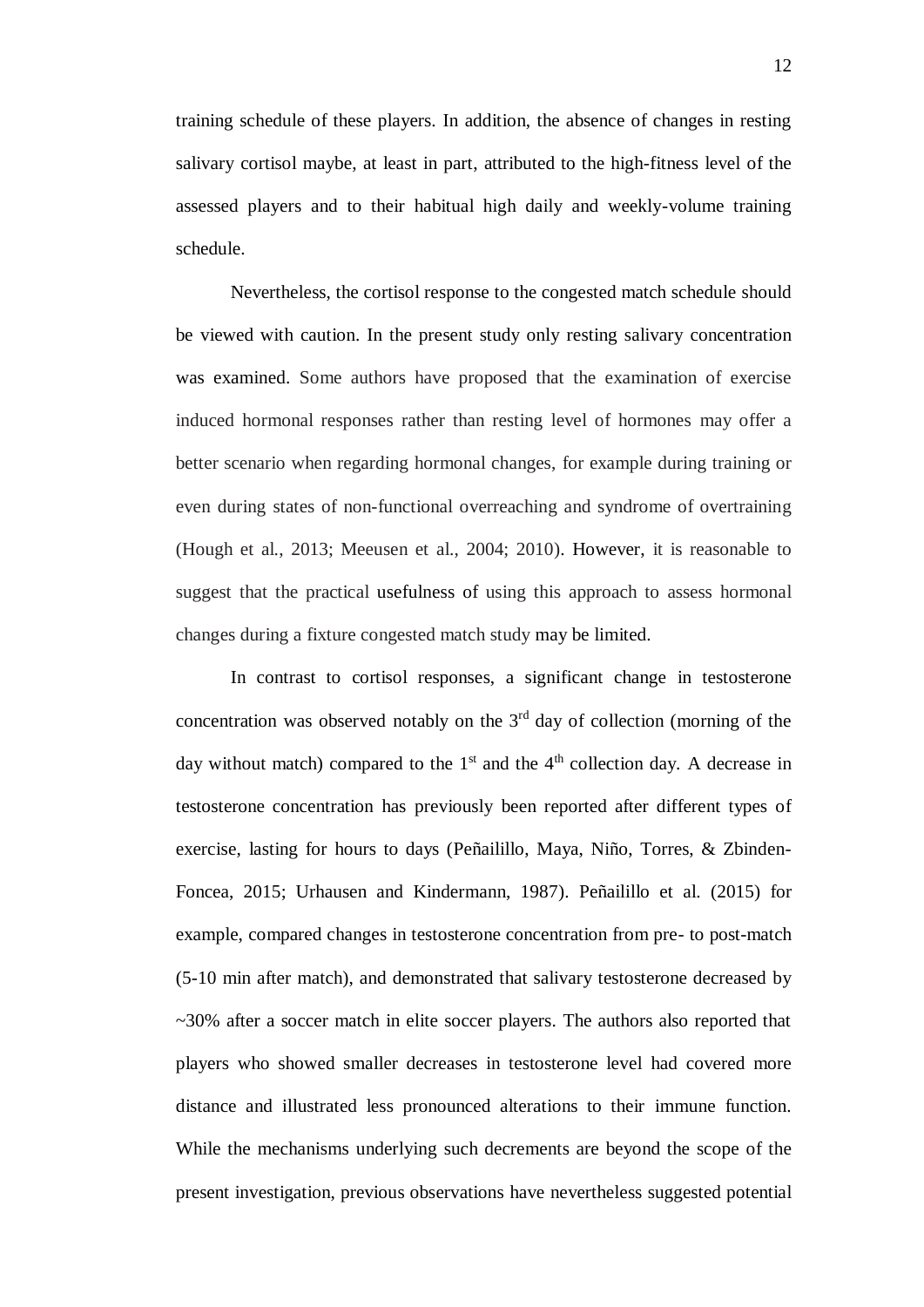mechanisms: 1) a disturbance in gonadotrophin-releasing hormone (GnRH) and testicular luteinising hormone (LH) pulsatile release; 2) a desensitizing effect on LH receptors; 3) an increased metabolic rate of testosterone and 4) a catecholamine-induced increase in the testicular vascular resistance (Urhausen, Gabriel, & Kindermann, 1995).

The current results suggest that the successive matches played during the first 2 days of the competition (4 matches in 2 days) potentially affected resting testosterone concentration. Nevertheless, after a recovery period (the time between the  $3<sup>rd</sup>$  and  $4<sup>th</sup>$  collection days) the players' testosterone concentration returned to initial levels (higher values at the  $4<sup>th</sup>$  time-point compared to the  $3<sup>rd</sup>$ ). The accumulated fatigue potentially generated by the congested competitive schedule seems to lead to a decrement in testosterone as a decrease was also observed on the  $5<sup>th</sup>$  collection day.

Previous research found that testosterone concentration was affected by tiredness and the magnitude of fatigue (Maso, Lac, Filaire, Michaux, & Robert, 2004). The authors suggested that a low testosterone level could be used a marker of fatigue, and might reflect the residual effect of a previous accumulated training load and an insufficient recovery period. Thus, the lower salivary testosterone induced by the congested competition may reflect accumulation of fatigue linked to insufficient recovery intervals. In addition, Papadopoulos et al. (2014) observed a decrease in testosterone concentration during a week leading to competition as compared to a control (noncompetition) week, in competitive swimmers (11-15 yr old). Based on previous findings reported by Maso et al. (2004) and Papadopoulos et al. (2014), it seems plausible that the observed testosterone response in the present study is associated to the accumulative fatigue generated during the congested fixture competition. This finding is novel and adds important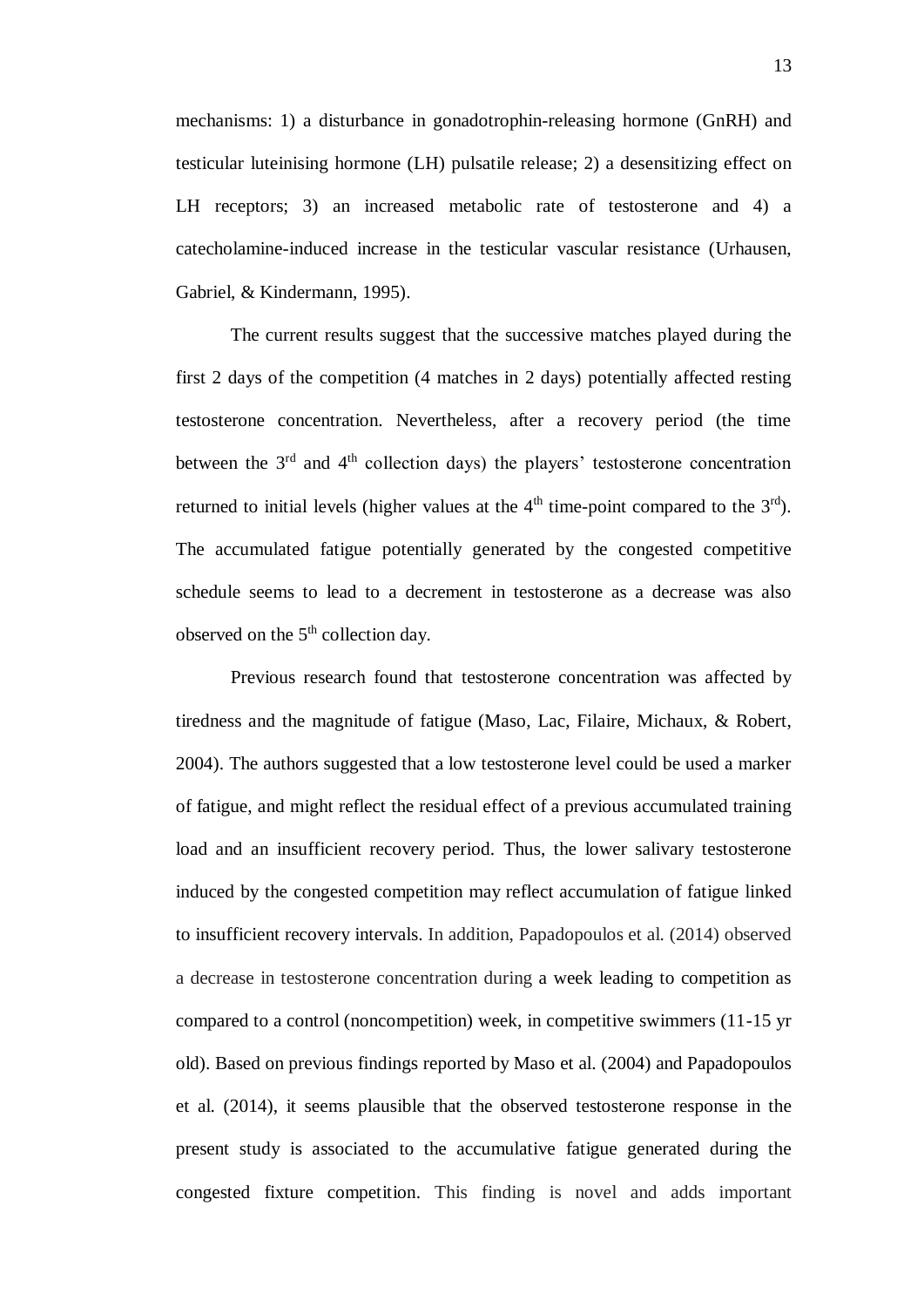information to the literature regarding the effect of a short-term congested match schedule on salivary testosterone concentration in youth players, and the use of this measure to monitor fatigue in youth players.

Results showed that mucosal immunity was also affected over the congested competitive period. A decreases in SIgA was observed when comparing the first and the final saliva collection time-point (fasted state). It is noteworthy that the mean SIgA value at the  $3<sup>rd</sup>$  time-point was significantly higher than all other saliva collection time-points. An insufficient recovery period between successive training sessions can cause suppression of the immune system (Bishop & Gleeson, 2009). Hence it is reasonable to suggest that the increased stress related to the assessed congested fixture schedule on youth players may have compromised players' mucosal immunity. This result suggests that the additional stress of participating in a congested match schedule competition may lead to changes in mucosal immune function in youth players. A significant change in SIgA concentration was reported by Nazem et al. (2011) in young female handball players. The authors reported a decrement in SIgA concentration following matches considered by the players as 'hard' (perceived difficulty of the matches was rated by players). Collectively, the results from the present study and those by Nazem et al. (2011), suggest that additional factors, such as match intensity, competitive anxiety, perceived difficulty of the matches, pressure to perform well, and successive matches, could impose a high level of stress on young team sports players, leading therefore to alterations in their mucosal immunity.

During the present congested match schedule period, S-RPE values were unchanged. However, it is noteworthy that despite the unchanged S-RPE values over the congested match schedule, the matches were played in a high intensity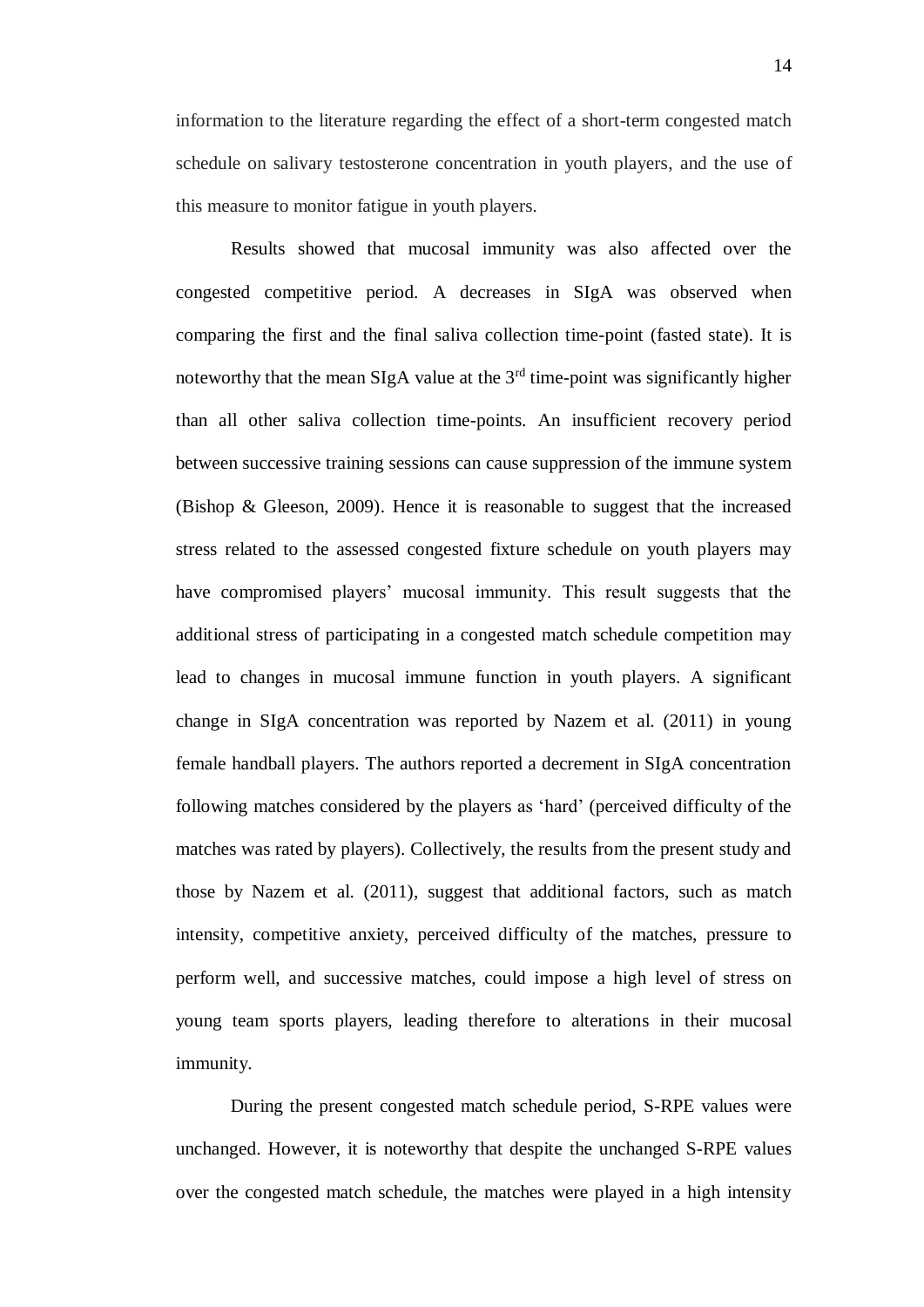zone ( $\geq$  7; Lovell, Sirotic, Impellizzeri, & Coutts, 2013; Moreira et al., 2015) demonstrating the high demands placed on the players. This result suggests that despite the likely accumulated fatigue represented by the results from testosterone and SIgA responses, the players might have employed pacing strategies in order to regulate their efforts to avoid fatigue and consequently their perceived effort was unaltered (Bradley & Noakes, 2013). Whilst, the absence of data on players' running activity is a limitation of the present study for discussing whether the assessed soccer players employed some form of pacing strategy to avoid fatigue, this possibility should be mentioned, although it is evidently speculative. Indeed, it is worth mentioning that the presence of a pacing strategy in young team players has previously been reported (Sampson, Fullagar, & Gabbett, 2014), and that schoolchildren at a more advanced stage of cognitive development (Under 14) exhibited the well-known U-shaped pacing strategy during the first 15% and last 20% of a 4-min run (Micklewright et al., 2012).

Contrary to the hypothesis, a congested match schedule did not affect most of the technical performance parameters assessed in the present study. However, it is worth noting that there was a change in defensive actions, which might be associated to the fixture congestion. This assumption may be reinforced by the fact that these actions were also affected for the opponent teams in the competition. Analysis of the descriptive data of the opponents showed a higher number of tackles and interceptions for the  $3<sup>rd</sup>$  and  $4<sup>th</sup>$  matches (163 and 130) tackles and interceptions for the opponent teams, respectively), whilst only 75 tackles and interceptions were observed for the final match. It is worth noting that the opponent team was the same for the  $3<sup>rd</sup>$  and last match (Table 1). Additionally, it should be highlighted that there was a meaningful decrement  $(3<sup>rd</sup>$  vs last match)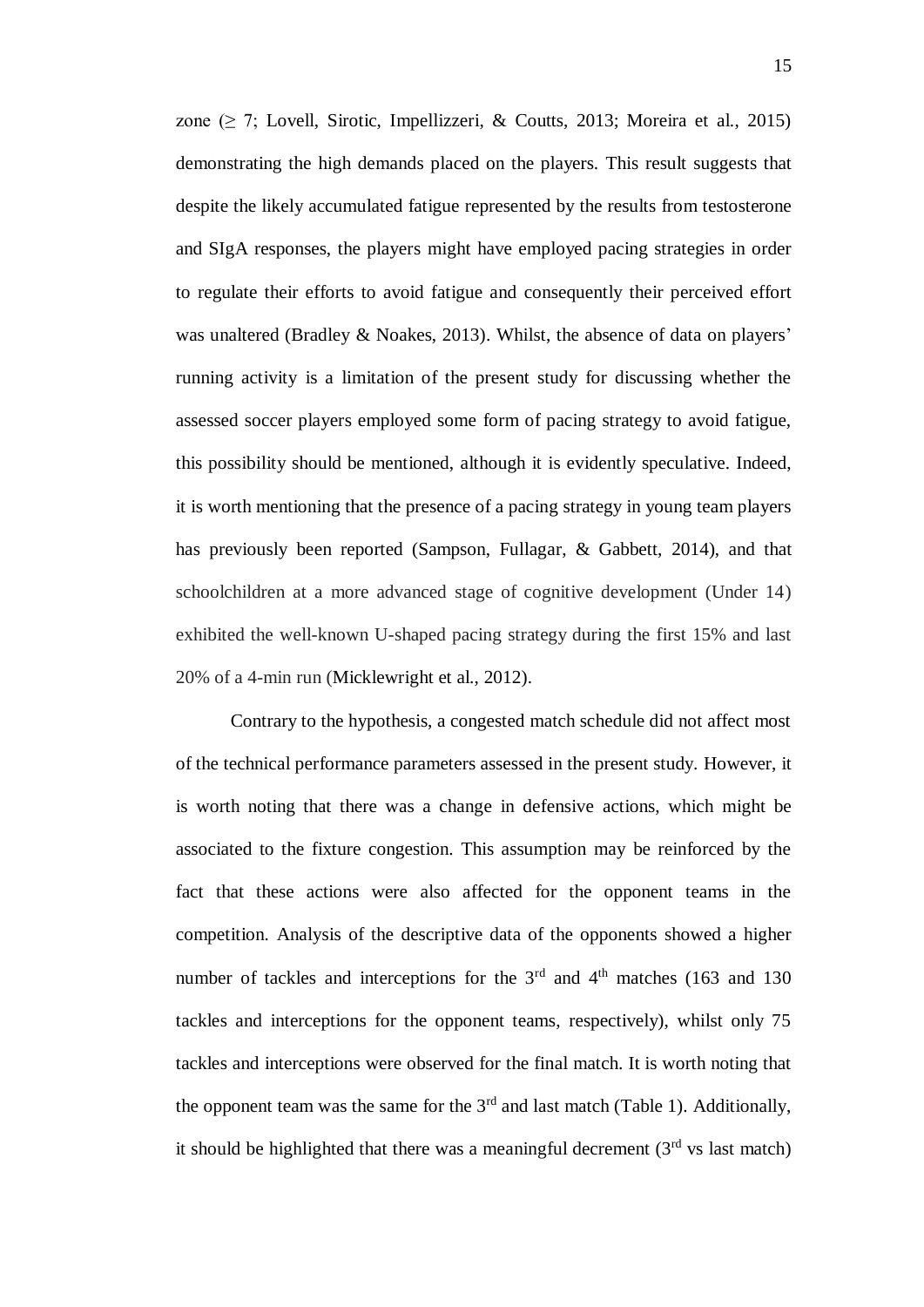regarding defensive parameters for the assessed team and the opponent team which in turn affected their total involvements.

One potential explanation for the decrement in defensive actions may be the accumulated fatigue associated to the congested competition schedule. Folgado, Duarte, Marques, and Sampaio (2015) speculated that the lower percentage of dyadic synchronization of players observed during their study may be explained by accumulated mental fatigue that impairs a players' capacity to be synchronized with teammates during periods of low-intensity. It is noteworthy that a meaningful reduction in the frequency of defensive actions of the reference players was observed for the last two matches (vs  $4<sup>th</sup>$  match) of the competition. Notably, the  $6<sup>th</sup>$  match ended tied and the assessed team lost the final match of the competition. In addition, as a decrease in the salivary testosterone was also observed, it could be inferred that a fatigue state would have actually impaired the capacity of the player to perform, notably in executing defensive actions.

While this is a novel and interesting finding of the effect of a congested match schedule on technical performance in youth players, further empirical studies should be conducted to corroborate the assumption that this reduction in the defensive performance might in fact be attributed to the fatigue state. For example, an investigation into the effect of consecutive running simulations on performance in technical skill tests would be pertinent (Carling et al, 2015). Additionally, including psychometric tools (questionnaires) in order to monitor both the perceived fatigue and perceived effort would add important information regarding the effect of a successive soccer physical demand on players' skills.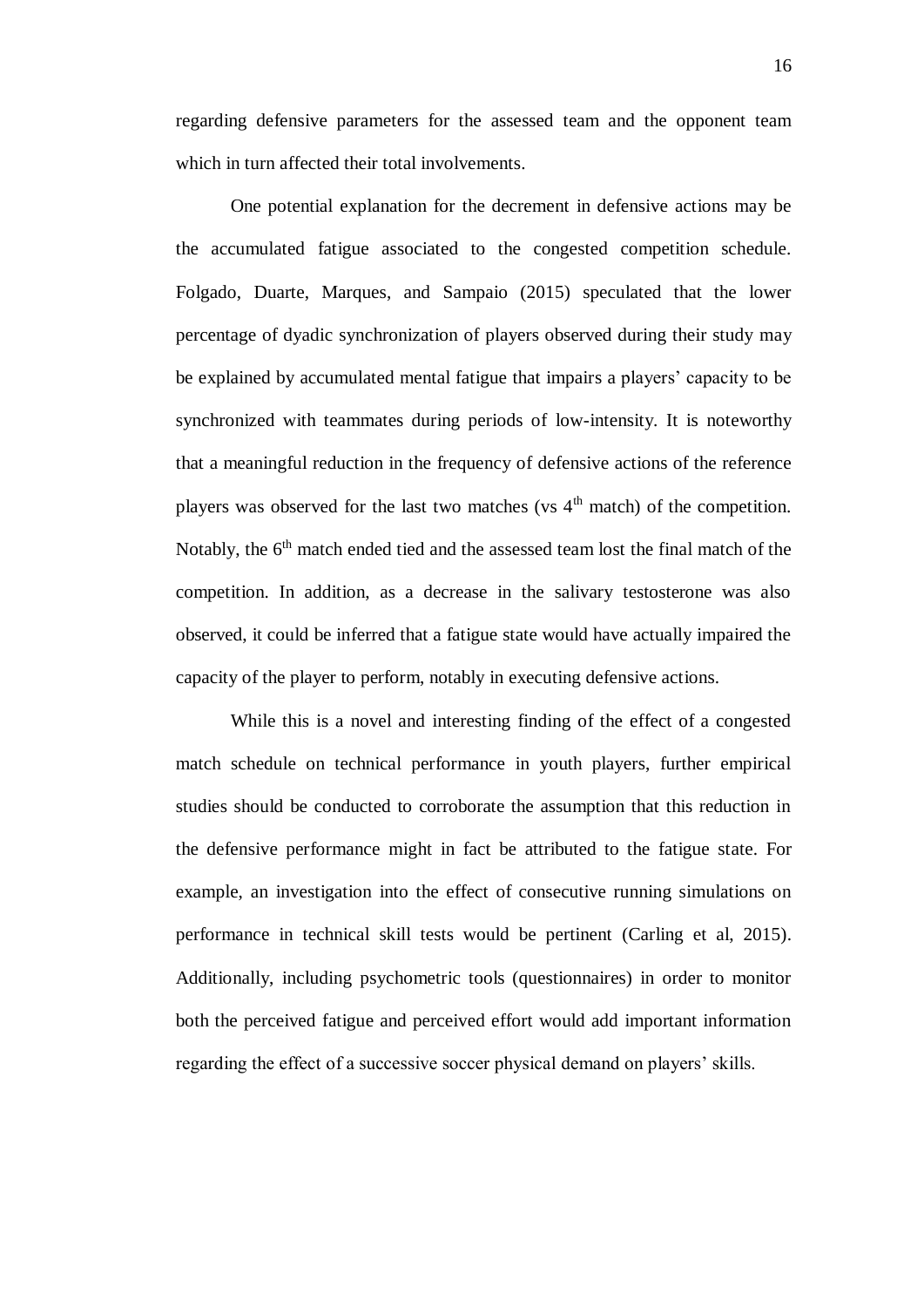#### **CONCLUSION**

The data demonstrate that the congested period impacted upon salivary immune-endocrine, notably on testosterone and SIgA responses. Moreover, a congested period led to a change in defensive but not in attacking performance metrics. The present results suggest that accumulated fatigue induced by a congested schedule resulted in a decrease in testosterone concentration in youth players and negatively affected their mucosal immunity and capacity to perform certain technical actions. Changes in testosterone have been linked to training motivation, performance, training outcomes, and effort during competition; and declines in SIgA have been associated with an increased risk of upper respiratory tract infections. Hence coaches and support staff should adopt strategies to monitor these parameters during training and competition, in order to evaluate players' ability to cope with the demands of athletic training and competition. However, it is important to highlight that the present findings are representative of a very unique congested match schedule for youth players and thus the results should not be generalized to other situations (i.e. normal training week and other kinds of congested schedules competition or senior players).

#### **REFERENCES**

Arruda, A. F., Carling, C., Zanetti, V., Aoki, M. S., Coutts, A. J., & Moreira, A. (2015). Effects of a very congested match schedule on body load impacts, accelerations, and running measures in youth soccer players. *International Journal of Sports Physiology and Performance*, *10*, 248–252.

Bishop, N., & Gleeson, M. (2009). Acute and chronic effects of exercise on markers of mucosal immunity. *Frontiers in Bioscience*, *14*, 4444–4456.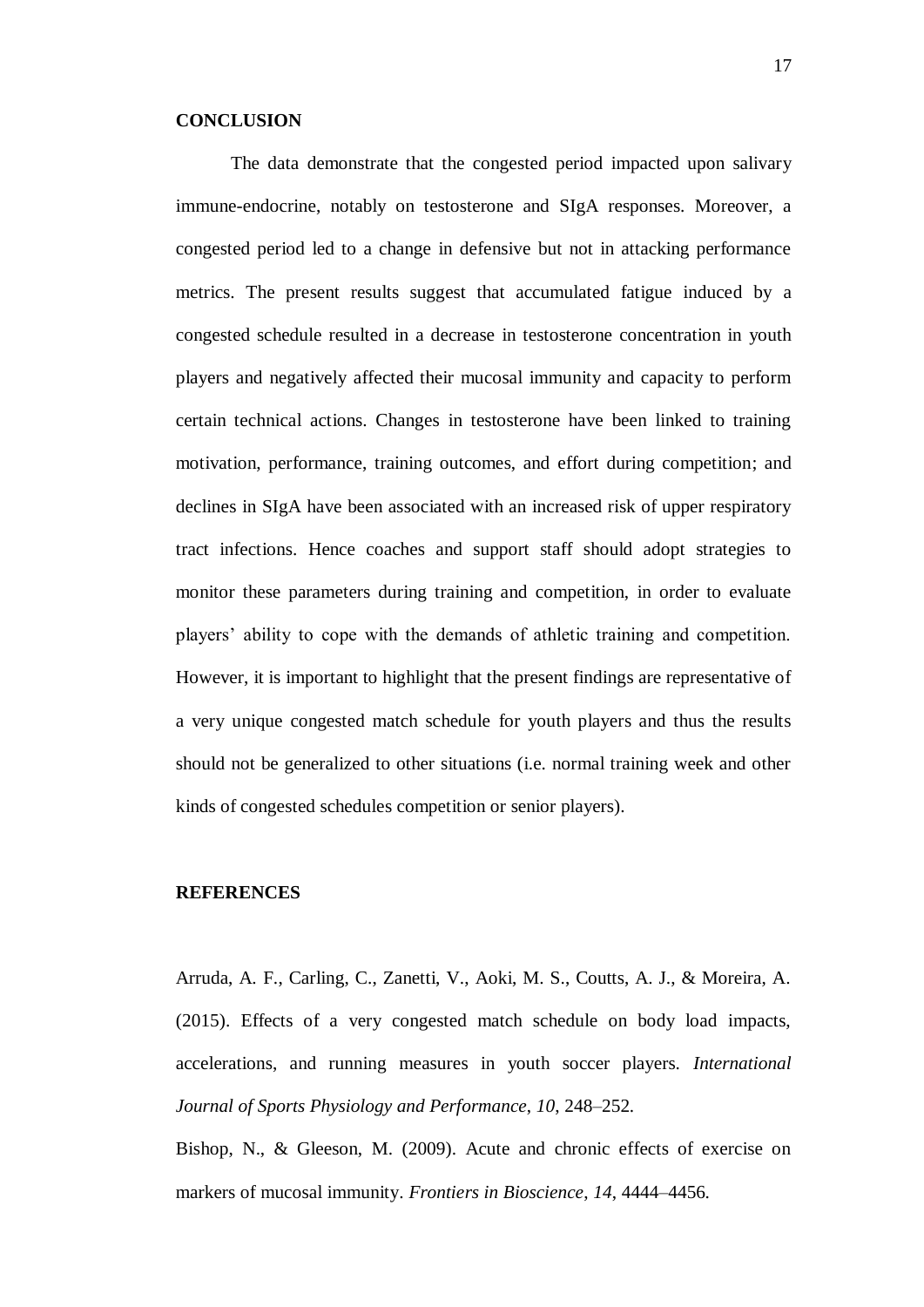Bradley, P. S., & Noakes, T. D. (2013). Match running performance fluctuations in elite soccer: Indicative of fatigue, pacing or situational influences? *Journal of Sports Sciences*, *31*, 1627–1638.

Buchheit, M., Horobeanu, C., Mendez-Villanueva, A., Simpson, B. M., & Bourdon, P. C. (2011). Effects of age and spa treatment on match running performance over two consecutive games in highly trained young soccer players. *Journal of Sports Sciences*, *29*, 591–598.

Carling, C., & Dupont, G. (2011). Are declines in physical performance associated with a reduction in skill-related performance during professional soccer match-play? *Journal of Sports Sciences*, *29*, 63–71.

Carling, C., Gregson, W., McCall, A., Moreira, A., Wong, D. P., & Bradley, P. S. (2015). Match running performance during fixture congestion in elite soccer: research issues and future directions. *Sports Medicine*, *45*, 605–613.

Cohen J. (1988). *Statistical power analysis for the behavioral sciences.* Hillsdale: Lawrence Erlbaum.

Dellal, A., Lago-Peñas, C., Rey, E., Chamari, K., & Orhant, E. (2013). The effects of a congested fixture period on physical performance, technical activity and injury rate during matches in a professional soccer team. *British Journal of Sports Medicine*, *49*, 390-394.

Dupont, G., Nedelec, M., McCall, A., McCormack, D., Berthoin, S., & Wisløff, U. (2010). Effect of 2 soccer matches in a week on physical performance and injury rate. *The American Journal of Sports Medicine*, *38*, 1752–1758.

Folgado, H., Duarte, R., Marques, P., & Sampaio, J. (2015). The effects of congested fixtures period on tactical and physical performance in elite football. *Journal of Sports Sciences*, 33, 1238–1247.

Foster, C. (1998). Monitoring training in athletes with reference to overtraining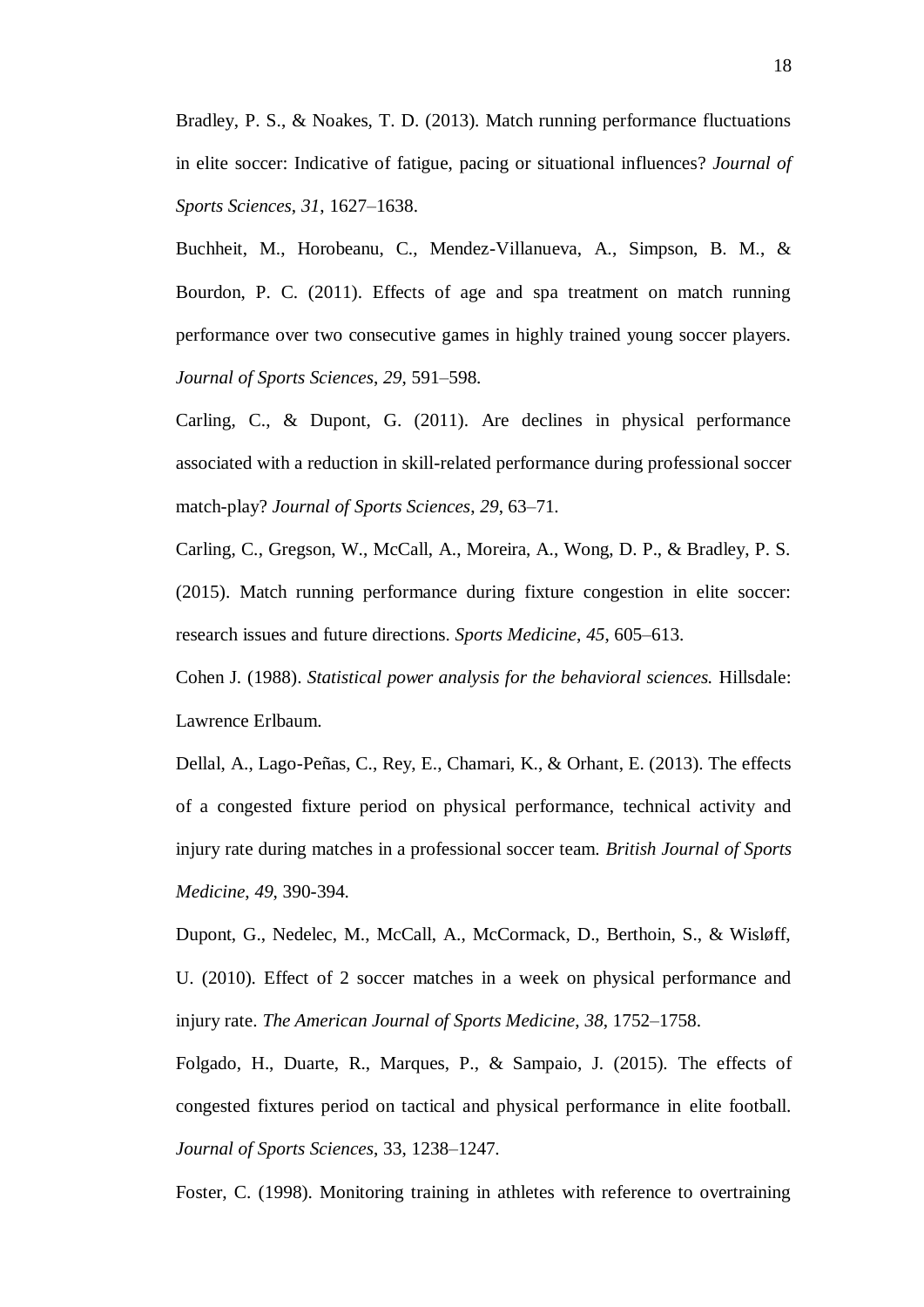syndrome. *Medicine and Science in Sports and Exercise*, *40*, 1164–1168.

Freitas, C. G., Aoki, M. S., Franciscon, C. A., Arruda, A. F. S., Carling, C., & Moreira, A. (2014). Psychophysiological responses to overloading and tapering phases in elite young soccer players. *Pediatric Exercise Science*, *26*, 195–202.

Hough, J., Corney, R., Kouris, A., & Gleeson, M. (2013). Salivary cortisol and testosterone responses to high-intensity cycling before and after an 11-day intensified training period. *Journal of Sports Sciences*, *31*, 1614-1623.

Lovell, T. W. J., Sirotic, A. C., Impellizzeri, F. M., & Coutts, A. J. (2013). Factors affecting perception of effort (session rating of perceived exertion) during rugby league training. *International Journal of Sports Physiology and Performance*, *8*, 62–69.

Maso, F., Lac, G., Filaire, E., Michaux, O., & Robert, A. (2004). Salivary testosterone and cortisol in rugby players: correlation with psychological overtraining items. *British Journal of Sports Medicine,* 38, 260–263.

Meeusen, R., Piacentini, M. F., Busschaert, B., Buyse, L., De Schutter G, & Stray-Gundersen, J. (2004). Hormonal responses in athletes: The use of a two bout exercise protocol to detect subtle differences in (over)training status. *European Journal of Applied Physiology*, 91, 140–146.

Meeusen, R., Nederhof, E., Buyse, L., Roelands, B., de Schutter, G., & Piacentini, M. F. (2010). Diagnosing overtraining in athletes using the two-bout exercise protocol. *British Journal of Sports Medicine*, 44, 642–648.

Micklewright, D., Angus, C., Suddaby, J., St Clair Gibson, A. S. C., Sandercock, G., & Chinnasamy, C. (2012). Pacing strategy in schoolchildren differs with age and cognitive development. *Medicine & Science in Sports & Exercise*, 44, 362– 369.

Moreira, A., Coutts, A. J., Moreira, A., Bilsborough, J. C., Sullivan, C. J.,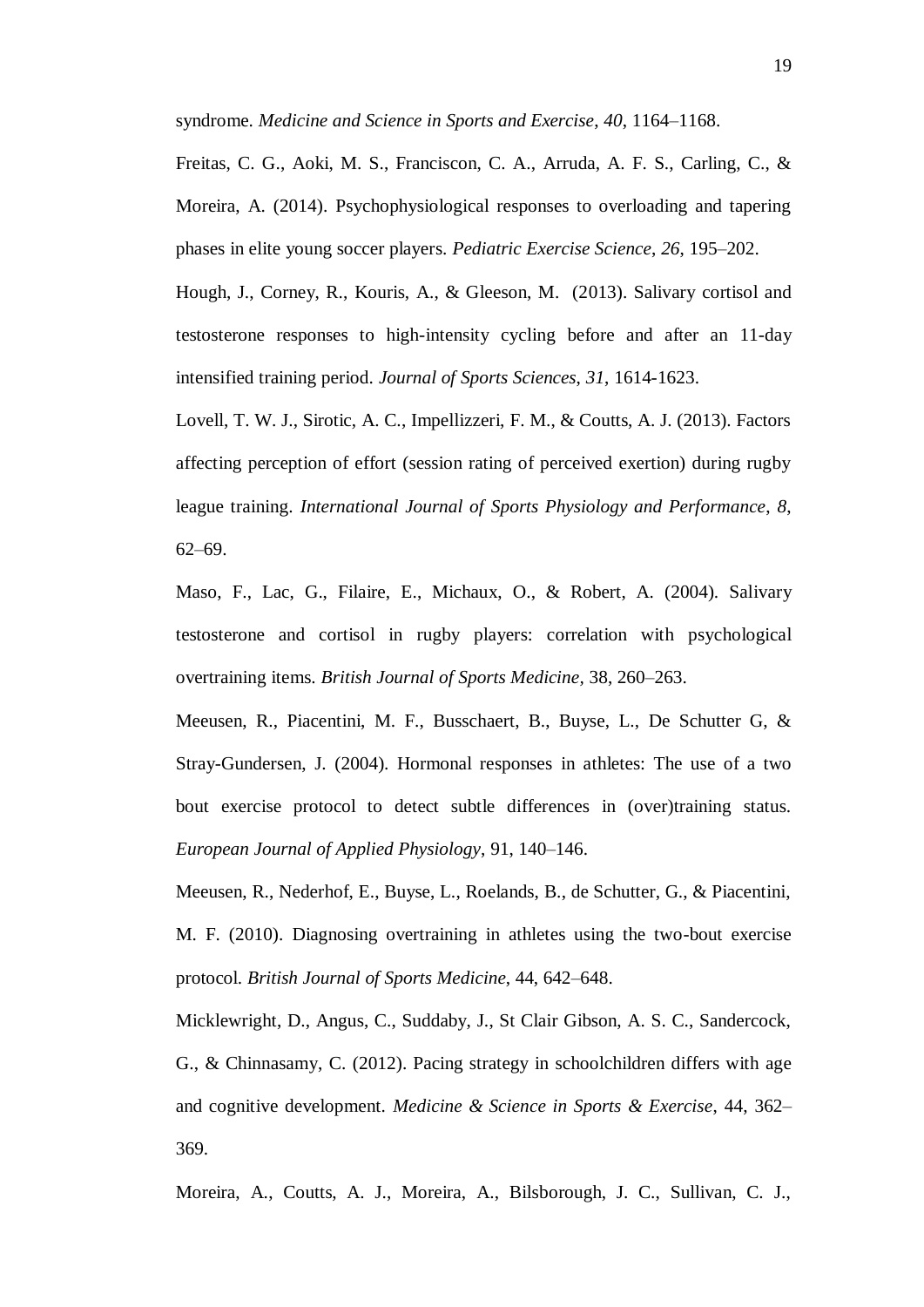Cianciosi, M., … Coutts, A. J. (2015). Training periodization of professional australian football players during an entire australian football league season. *International Journal of Sports Physiology and Performance*, *10*, 566–571.

Moreira, A., Mortatti, A., Aoki, M., Arruda, A., Freitas, C., & Carling, C. (2013). Role of free testosterone in interpreting physical performance in elite young brazilian soccer players. *Pediatric Exercise Science*, *25*, 186–197.

Mortatti, A., Moreira, A., Aoki, M. S., Crewther, B., Castagna, C., Arruda, A., & Filho, J. (2012). Effect of competition on salivary cortisol, immunoglobulin A, and upper respiratory tract infections in elite young soccer players. *The Journal of Strength and Conditional Reserach*, *26*, 1396–1401.

Nazem, G., Sharifi, G. R., Taghian, F., Jourkesh, M., Ostoic, S., Calleja-Gonzalez, J., & Keikhai, B. (2011). The effects of successive official competitions on salivary cortisol and immunogolobulin responses in women handballers. *Serbian Journal of Sports Sciences*, *5*, 67–73.

Odetoyinbo, K., Wooster, B., & Lane, A. (2009). The effect of a succession of matches on the activity profiles of professional soccer players. In T. Reilly & F. Korkusuz (Eds.), *Science and Football* (pp. 182–185). London, United Kingdom: Routledge.

Papadopoulos, E., Muir, C., Russell, C., Timmons, B.W., Falk, B., & Klentrou, P. Markers of biological stress and mucosal immunity during a week leading to competition in adolescent swimmers**.** *Journal of Immunology Research*. Epub 2014, June 12. doi: 10.1155/2014/234565.

Peñailillo, L., Maya, L., Niño, G., Torres, H., & Zbinden-Foncea, H. (2015). Salivary hormones and IgA in relation to physical performance in football. *Journal of Sports Sciences*, *33*, 2080-2087.

Rampinini, E., Impellizzeri, F. M., Castagna, C., Coutts, A. J., & Wisløff, U.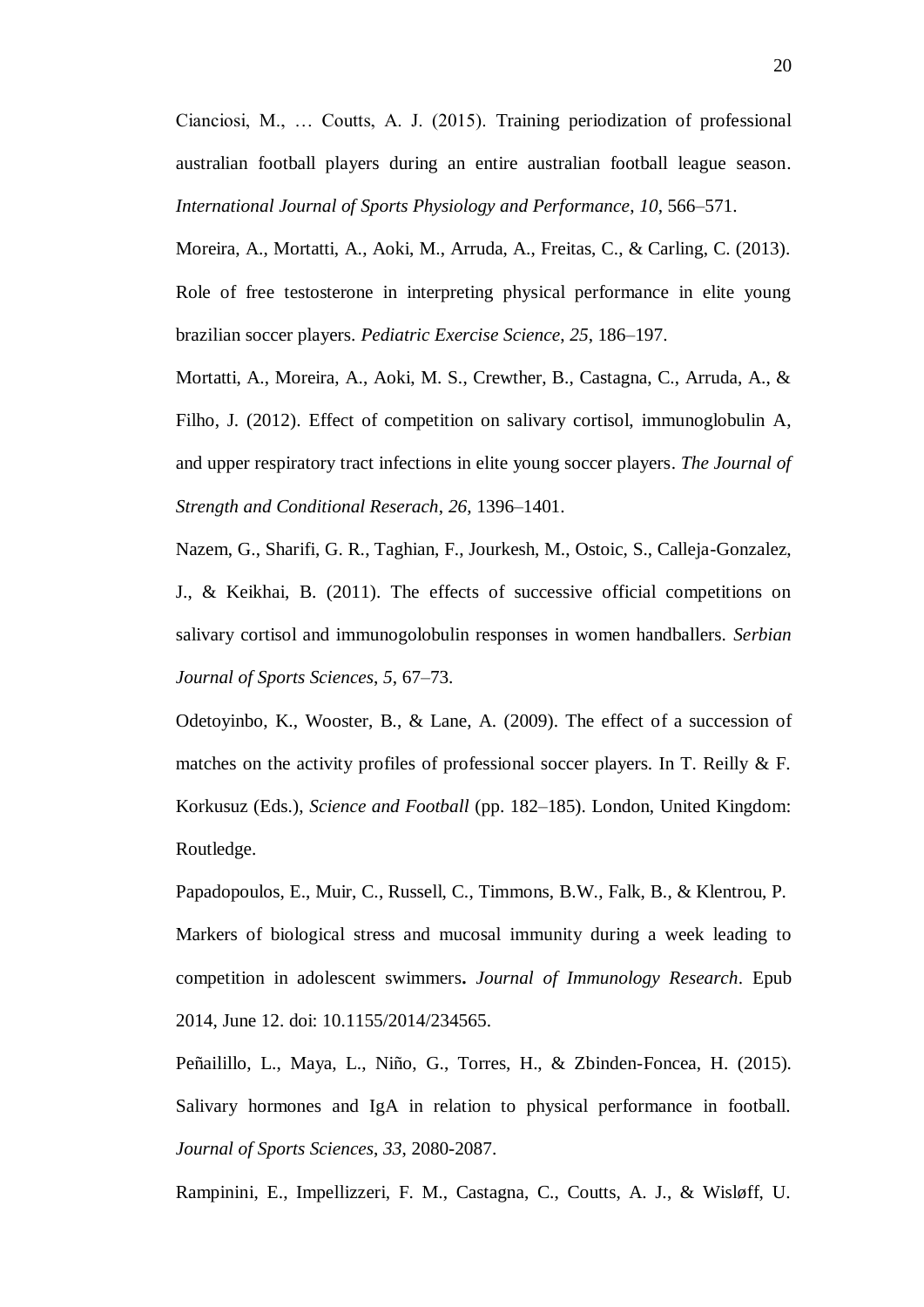(2009). Technical performance during soccer matches of the Italian Serie A league: effect of fatigue and competitive level. *Journal of Science and Medicine in Sport*, *12*, 227–233.

Rowsell, G. J., Coutts, A. J., Reaburn, P., & Hill-Haas, S. (2009). Effects of coldwater immersion on physical performance between successive matches in highperformance junior male soccer players. *Journal of Sports Sciences*, *27*, 565–573. Rowsell, G. J., Coutts, A. J., Reaburn, P., & Hill-Haas, S. (2011). Effect of postmatch cold-water immersion on subsequent match running performance in junior soccer players during tournament play. *Journal of Sports Sciences*, *29*, 1–6.

Sampson, J.A., Fullagar, H.H., & Gabbett, T. (2014). Knowledge of bout duration influences pacing strategies during small-sided games. *Journal of Sports Sciences*, *33*, 85-98.

Stone, K. J., & Oliver, J. L. (2009). The effect of 45 minutes of soccer- specific exercise on the performance of soccer skills. *International Journal of Sports Physiology and Performance*, *4*, 163–175.

Urhausen, A., Gabriel, H., & Kindermann, W. (1995). Blood hormones as markers of training stress and overtraining. *Sports Medicine*, 20, 251–276.

Urhausen, A., Kindermann, W. (1987). Behavior of testosterone, sex hormone binding globulin (SHBG), and cortisol before and after a triathlon competition. *International Journal of Sports Medicine, 8*, 305-308.

Waldron, M., & Worsfold, P. (2010). Differences in the Game Specific Skills of Elite and Sub-Elite Youth Football Players: Implications for Talent Identification. *International Journal of Performance Analysis in Sport*, 9–24.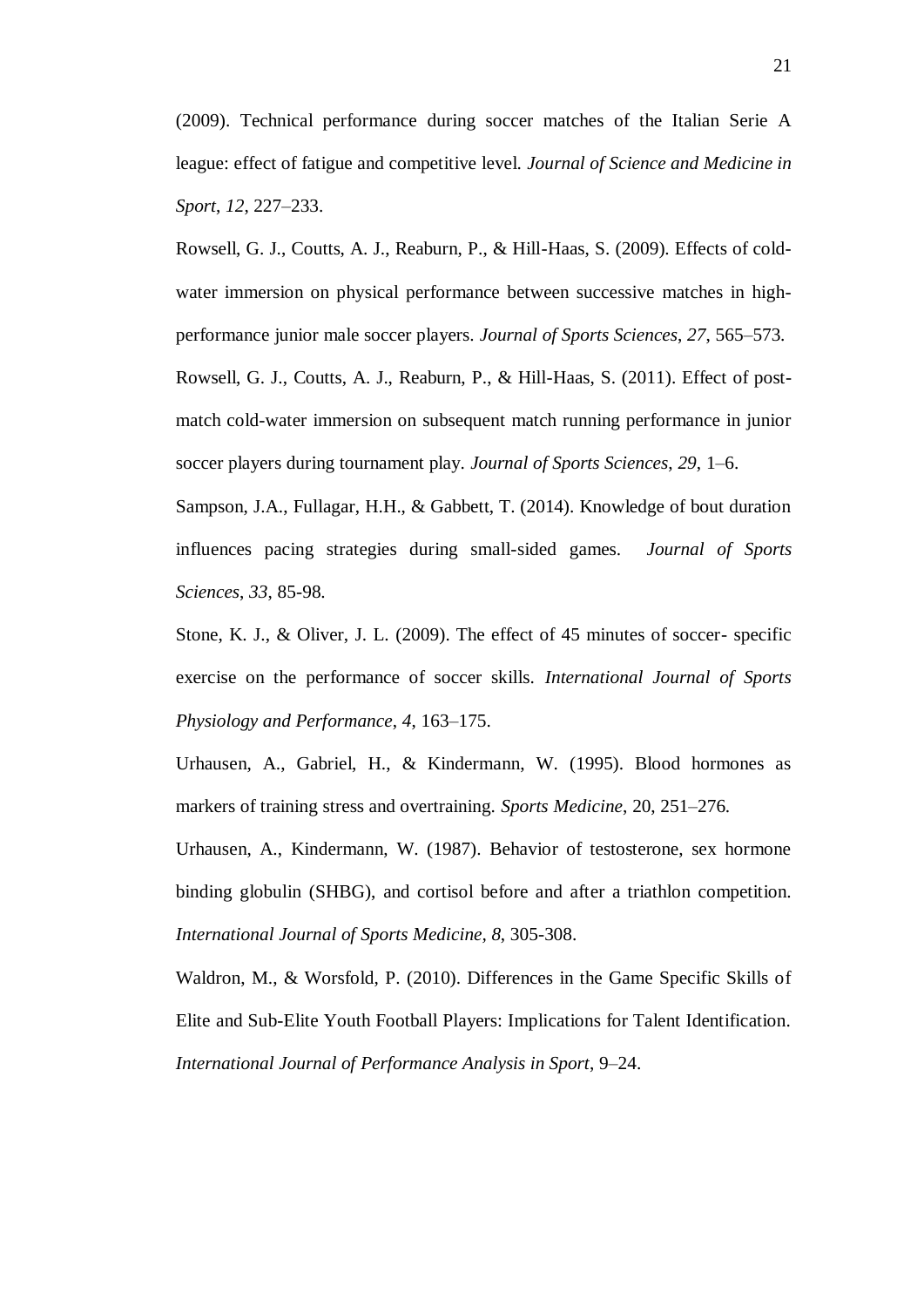| <b>Match</b> | Opponent                | <b>Result</b> | <b>Assessed</b><br>team match<br>outcome | Day of the<br>investigation;<br><b>Period</b> |
|--------------|-------------------------|---------------|------------------------------------------|-----------------------------------------------|
| First        | <b>SE Palmeiras</b>     | $1 - 0$       | Won                                      | $1st$ ; Morning                               |
| Second       | Santos FC               | $3 - 2$       | Won                                      | $1st$ ; Afternoon                             |
| Third        | <b>SC</b> Internacional | $1 - 0$       | Won                                      | $2nd$ ; Morning                               |
| Fourth       | Audax                   | $1 - 0$       | Won                                      | $2nd$ ; Afternoon                             |
| Fifth        | Bahia EC                | $1 - 1$       | Draw                                     | $6th$ ; Morning                               |
| Sixth        | Botafogo RJ             | $0 - 0$       | Draw                                     | $6th$ ; Afternoon                             |
| Seventh      | <b>SC</b> Internacional | $0 - 3$       | Lost                                     | $7th$ ; Morning                               |

**Table 1. Competition schedule and results**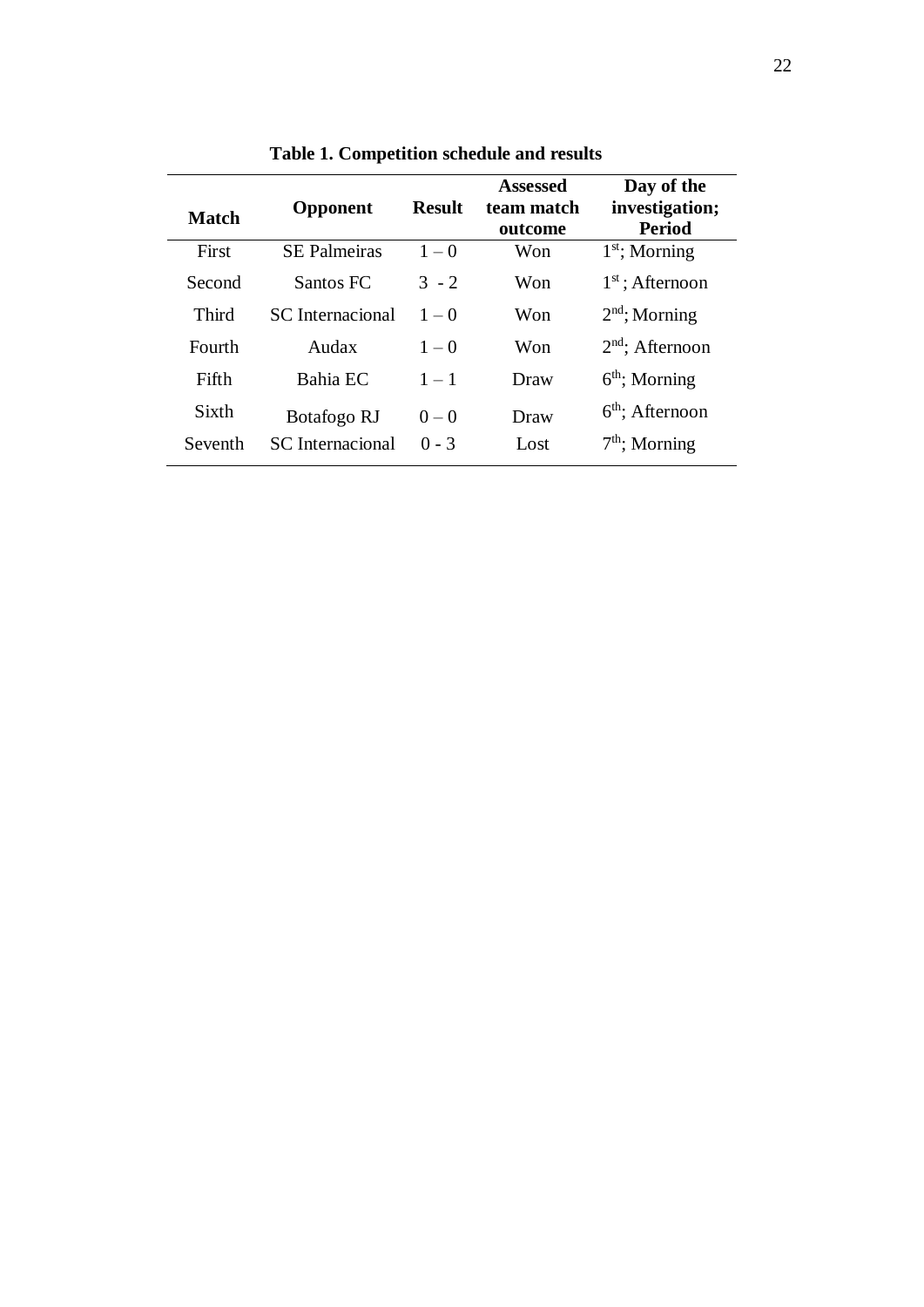|                             | Assessed team score vs opponent team score |                     |                   |                       |                     |                      |             |  |  |
|-----------------------------|--------------------------------------------|---------------------|-------------------|-----------------------|---------------------|----------------------|-------------|--|--|
| <b>Variable</b>             | 1 <sup>st</sup>                            | 2 <sup>nd</sup>     | $3rd$ match       | 4 <sup>th</sup> match | $5th$ match         | $6th$ match          | $7th$ match |  |  |
|                             | match                                      | match               |                   |                       |                     |                      |             |  |  |
| <b>Goal attempts</b>        | 6 vs 7                                     | 7 vs 7              | $4 \text{ vs } 4$ | $10 \text{ vs } 3$    | 10 vs 12            | $4 \text{ vs } 4$    | 3 vs 13     |  |  |
| <b>Total passes</b>         | 166 vs 142                                 | $149$ vs<br>168     | 174 vs 183        | 119 vs 213            | 158 vs 137          | 123 vs 186           | 135 vs 139  |  |  |
| <b>Successful passes</b>    | 128 vs 107                                 | 112 vs<br>118       | 128 vs 112        | 77 vs 158             | 118 vs 87           | 76 vs 137            | 95 vs 93    |  |  |
| <b>Unsuccessful</b>         | 38 vs 35                                   | $37 \text{ vs } 50$ | 46 vs 71          | 42 vs 55              | $40 \text{ vs } 50$ | 47 vs 49             | 40 vs 46    |  |  |
| passes                      |                                            |                     |                   |                       |                     |                      |             |  |  |
| <b>Total headers</b>        | 8 vs 16                                    | 14 vs 30            | 29 vs 18          | 13 vs 17              | 16 vs 15            | 5 vs 20              | 25 vs 29    |  |  |
| <b>Total tackles</b>        | $60 \text{ vs } 62$                        | 79 vs 147           | $108$ vs $163$    | 141 vs 130            | 109 vs 102          | $100 \text{ vs } 95$ | 71 vs 75    |  |  |
| <i>l</i> interceptions      |                                            |                     |                   |                       |                     |                      |             |  |  |
| <b>Total</b><br>involvement | 350 vs 334                                 | $360$ vs<br>454     | 423 vs 424        | 351 vs 469            | 409 vs 343          | 312 vs 375           | 344 vs 322  |  |  |

**Table 2.** Total teams (assessed versus opponent teams) occurrence of technical performance parameters over the 7 assessed matches